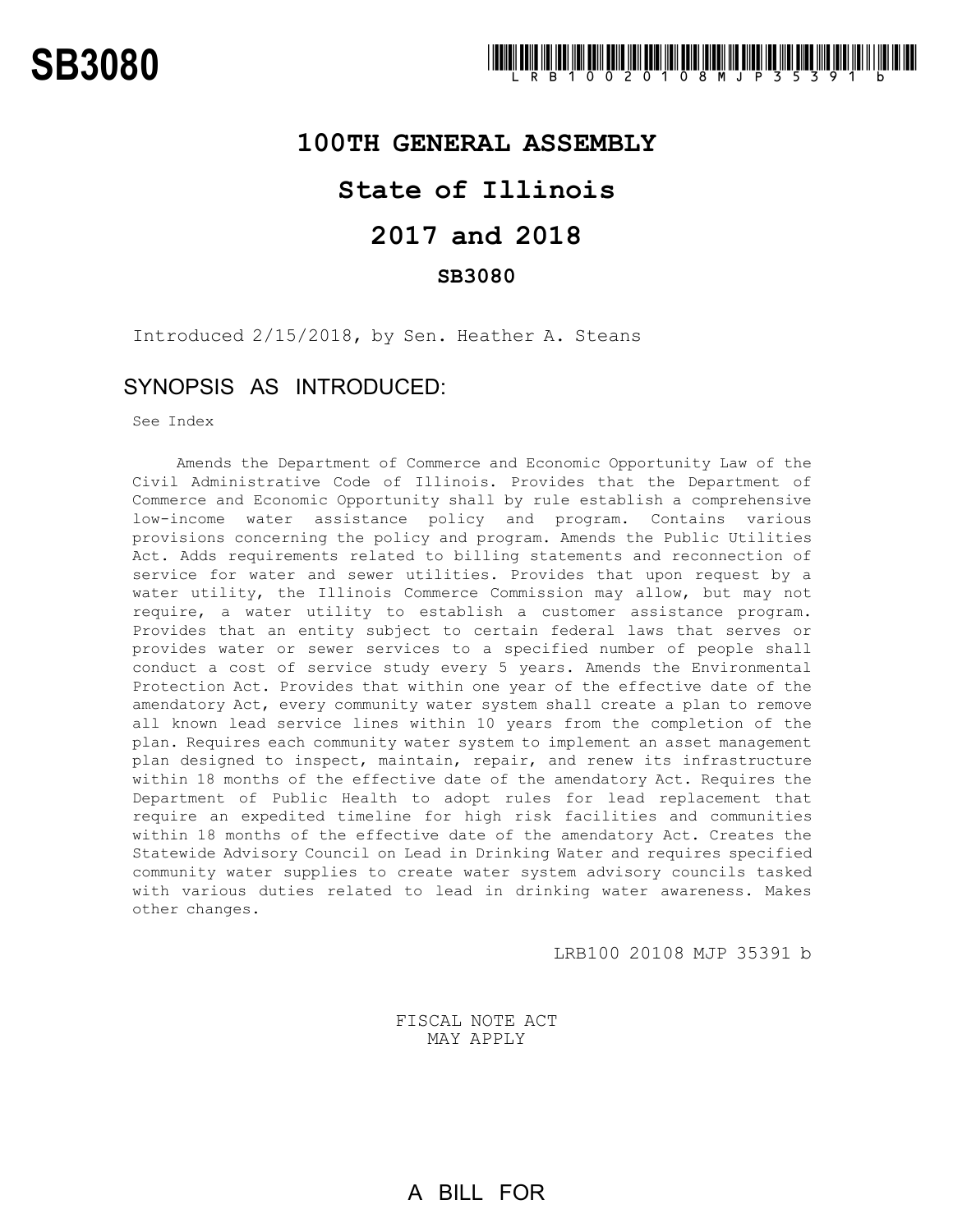AN ACT concerning safety. 1

### **Be it enacted by the People of the State of Illinois, represented in the General Assembly:** 2 3

Section 5. The Department of Commerce and Economic Opportunity Law of the Civil Administrative Code of Illinois is amended by adding Section 605-870 as follows: 4 5 6

(20 ILCS 605/605-870 new) 7

Sec. 605-870. Low-Income Water Assistance Program. 8

(a) The Department shall by rule establish a comprehensive low-income water assistance policy and program that incorporates financial assistance and includes, but is not limited to, water efficiency or water quality projects, or other measures to ensure that residents have access to affordable and clean water. The policy and program shall not jeopardize the ability of public utilities and other entities to receive just compensation for providing services. The resources applied in achieving the policy and program shall be coordinated and efficiently used through the integration of public programs and through the targeting of assistance. The Department shall use all appropriate and available means to fund this program and, to the extent possible, identify and use sources of funding that complement State tax revenues. 9 10 11 12 13 14 15 16 17 18 19 20 21 22

(b) The program shall be eligible to any person who is a 23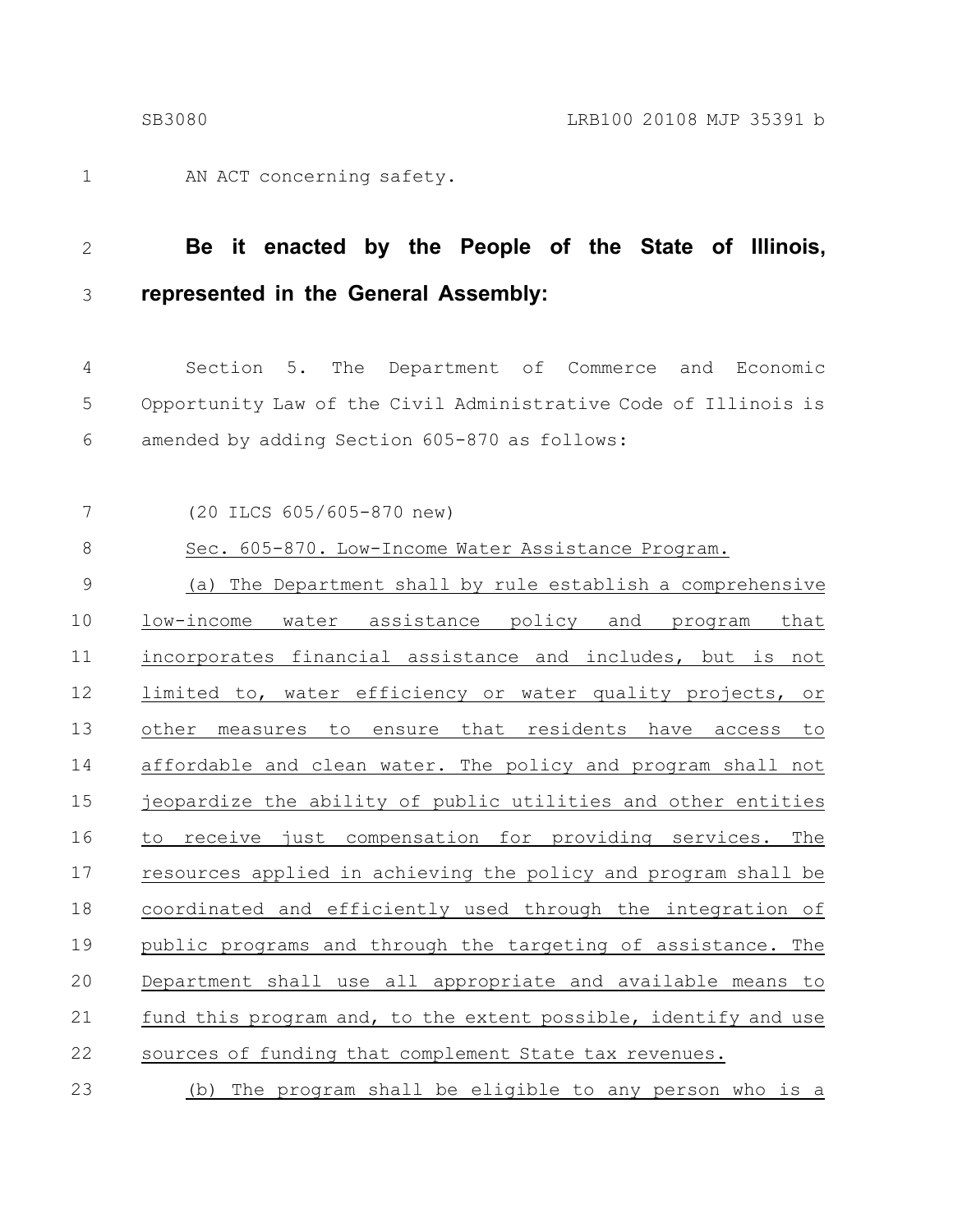resident of the State and whose household income is not greater than an amount determined annually by the Department may apply for assistance under this Section in accordance with rules adopted by the Department. In setting the annual eligibility level, the Department shall consider the amount of available funding and may not set a limit higher than 150% of the federal nonfarm poverty level as established by the federal Office of Management and Budget. 1 2 3 4 5 6 7 8

(c) Applicants who qualify for assistance under subsection (b) shall, subject to appropriation from the General Assembly and subject to availability of funds to the Department, receive assistance as provided by this Section. The Department, upon receipt of moneys authorized under this Section for assistance, shall commit funds for each qualified applicant in an amount determined by the Department. In determining the amounts of assistance to be provided to or on behalf of a qualified applicant, the Department shall ensure that the highest amounts of assistance go to households with the greatest water costs in relation to household income. The Department shall include factors such as water costs, household size, household income, and region of the State when determining individual household benefits. In adopting rules for the administration of this Section the Department shall assure that a minimum of 1/3 of funds available for benefits to eligible households with the lowest incomes and that elderly households, households with persons with disabilities, and households with children under 6 9 10 11 12 13 14 15 16 17 18 19 20 21 22 23 24 25 26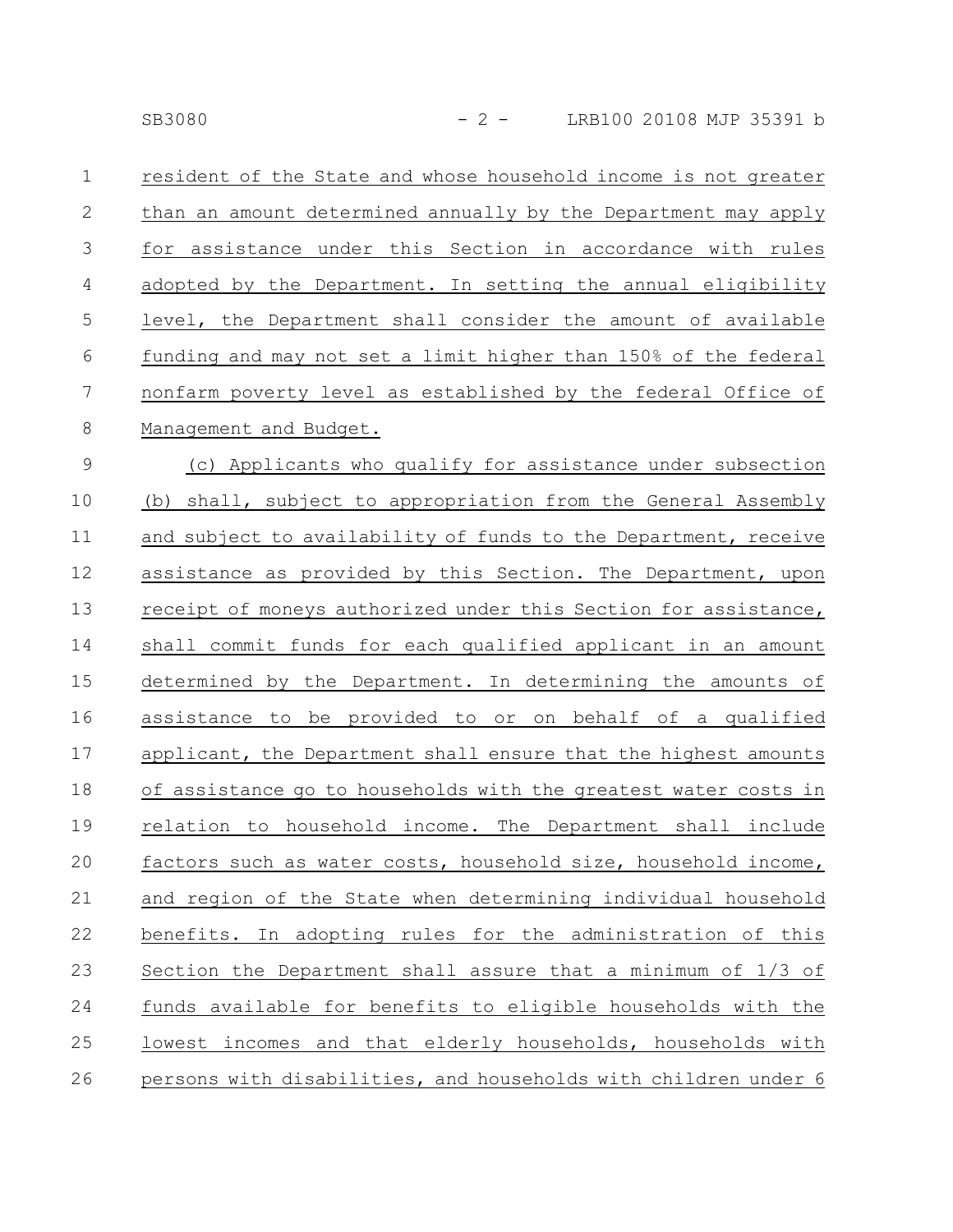| SB3080 | LRB100 20108 MJP 35391 b |  |  |
|--------|--------------------------|--|--|
|        |                          |  |  |

## years of age are offered a priority application period. (d) Application materials for the program shall be made available in multiple languages. (e) The Department may adopt any rules necessary to implement the policy and program under this Section. Section 10. The Public Utilities Act is amended by changing Section 8-306 as follows: (220 ILCS 5/8-306) Sec. 8-306. Special provisions relating to water and sewer utilities. (a) No later than 120 days after the effective date of this amendatory Act of the 94th General Assembly, the Commission shall prepare, make available to customers upon request, and post on its Internet web site information concerning the service obligations of water and sewer utilities and remedies that a customer may pursue for a violation of the customer's rights. The information shall specifically address the rights of a customer of a water or sewer utility in the following situations: (1) The customer's water meter is replaced. (2) The customer's bill increases by more than 50% within one billing period. (3) The customer's water service is terminated. (4) The customer wishes to complain after receiving a 1 2 3 4 5 6 7 8 9 10 11 12 13 14 15 16 17 18 19 20 21 22 23 24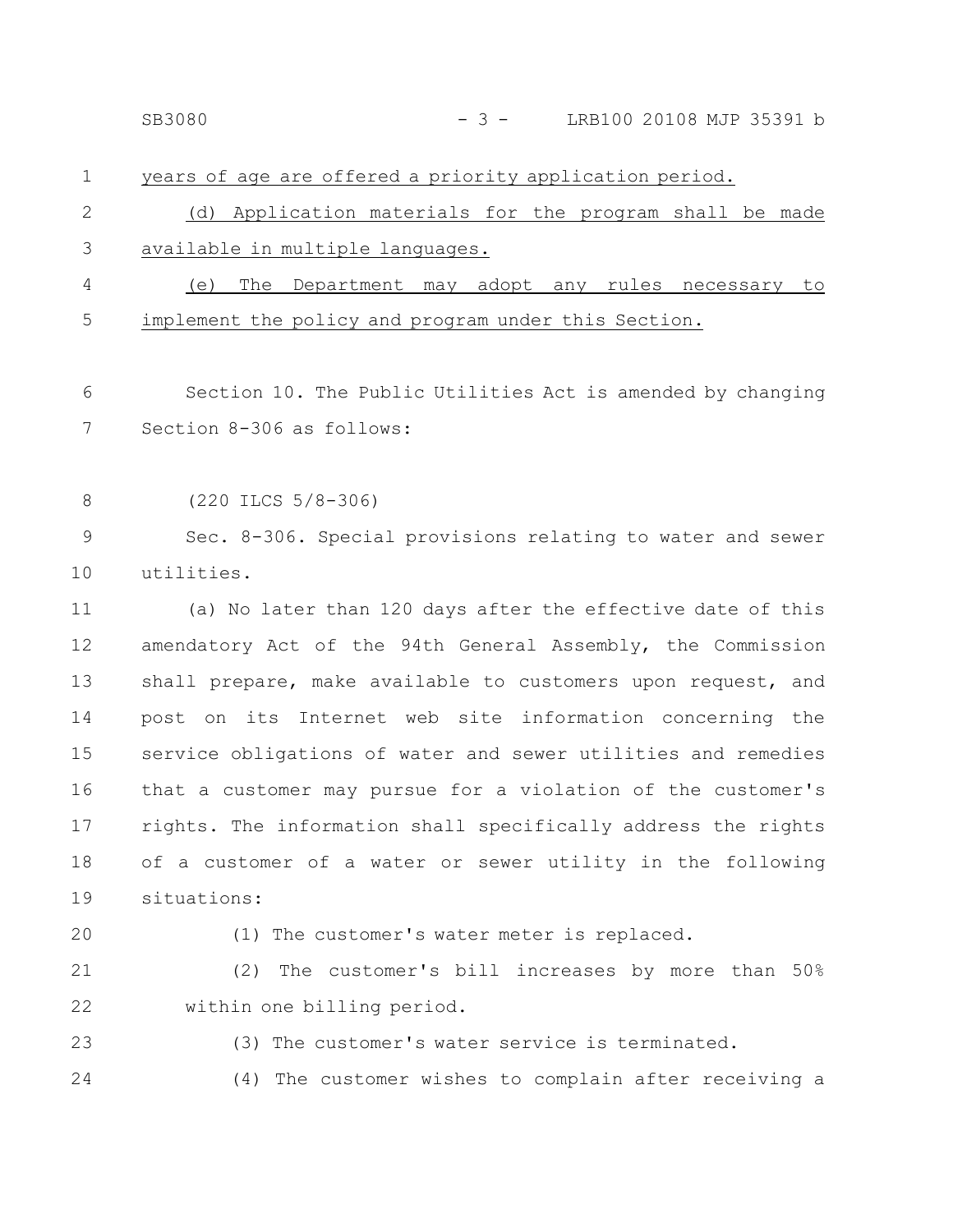- 
- termination of service notice. 1

(5) The customer is unable to make payment on a billing statement. 2 3

(6) A rate is filed, including without limitation a surcharge or annual reconciliation filing, that will increase the amount billed to the customer. 4 5 6

(7) The customer is billed for services provided prior to the date covered by the billing statement. 7 8

9

(8) The customer is due to receive a credit.

Each billing statement issued by a water or sewer utility shall include an Internet web site address where the customer can view the information required under this subsection (a) and a telephone number that the customer may call to request a copy of the information. 10 11 12 13 14

(a-5) Each billing statement issued by a water or sewer utility shall include: 15 16

17

18

(1) all fixed charges;

(2) all volumetric charges; and

(3) the total number of gallons used since the last billing period. 19 20

#### If a bill is not calculated based upon volumetric use, then the method for calculating the bill must be described on the bill. 21 22 23

(b) A water or sewer utility may discontinue service only after it has mailed or delivered by other means a written notice of discontinuance substantially in the form of Appendix 24 25 26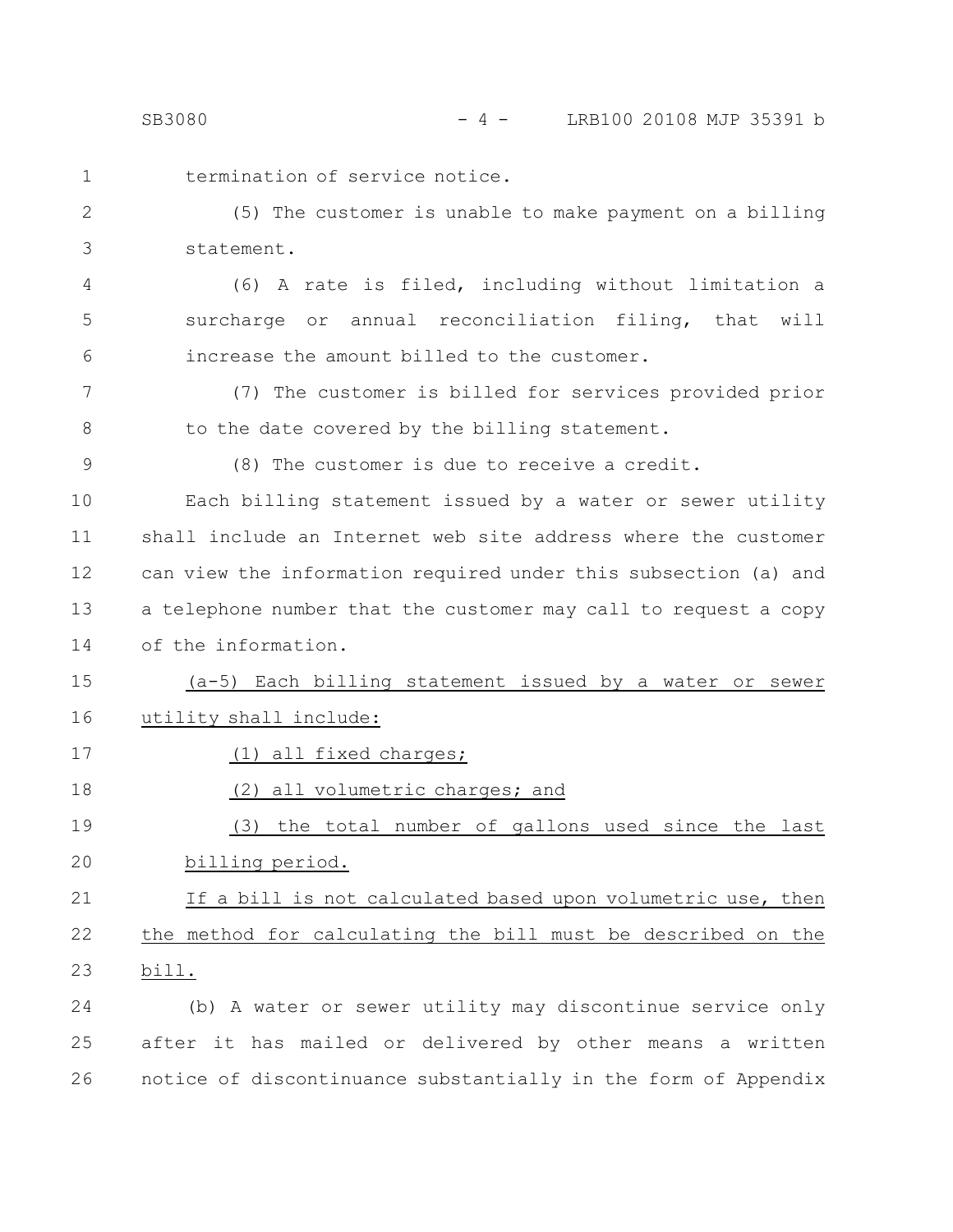SB3080 - 5 - LRB100 20108 MJP 35391 b

A of 83 Ill. Adm. Code 280. The notice must include the Internet web site address where the customer can view the information required under subsection (a) and a telephone number that the customer may call to request a copy of the information. Any notice required to be delivered or mailed to a customer prior to discontinuance of service shall be delivered or mailed separately from any bill. Service shall not be discontinued until at least 5 days after delivery or 8 days after the mailing of this notice. Service shall not be discontinued and shall be restored if discontinued for the reason which is the subject of a dispute or complaint during the pendency of informal or formal complaint procedures of the Illinois Commerce Commission under 83 Ill. Adm. Code 280.160 or 280.170, where the customer has complied with those rules. Service shall not be discontinued and shall be restored if discontinued where a customer has established a deferred payment agreement pursuant to 83 Ill. Adm. Code 280.110 and has not defaulted on such agreement. Residential customers who are indebted to a utility for past due utility service shall have the opportunity to make arrangements with the utility to retire the debt by periodic payments, referred to as a deferred payment agreement, unless this customer has failed to make payment under such a plan during the past 12 months. The terms and conditions of a reasonable deferred payment agreement shall be determined by the utility after consideration of the following factors, based upon information available from 1 2 3 4 5 6 7 8 9 10 11 12 13 14 15 16 17 18 19 20 21 22 23 24 25 26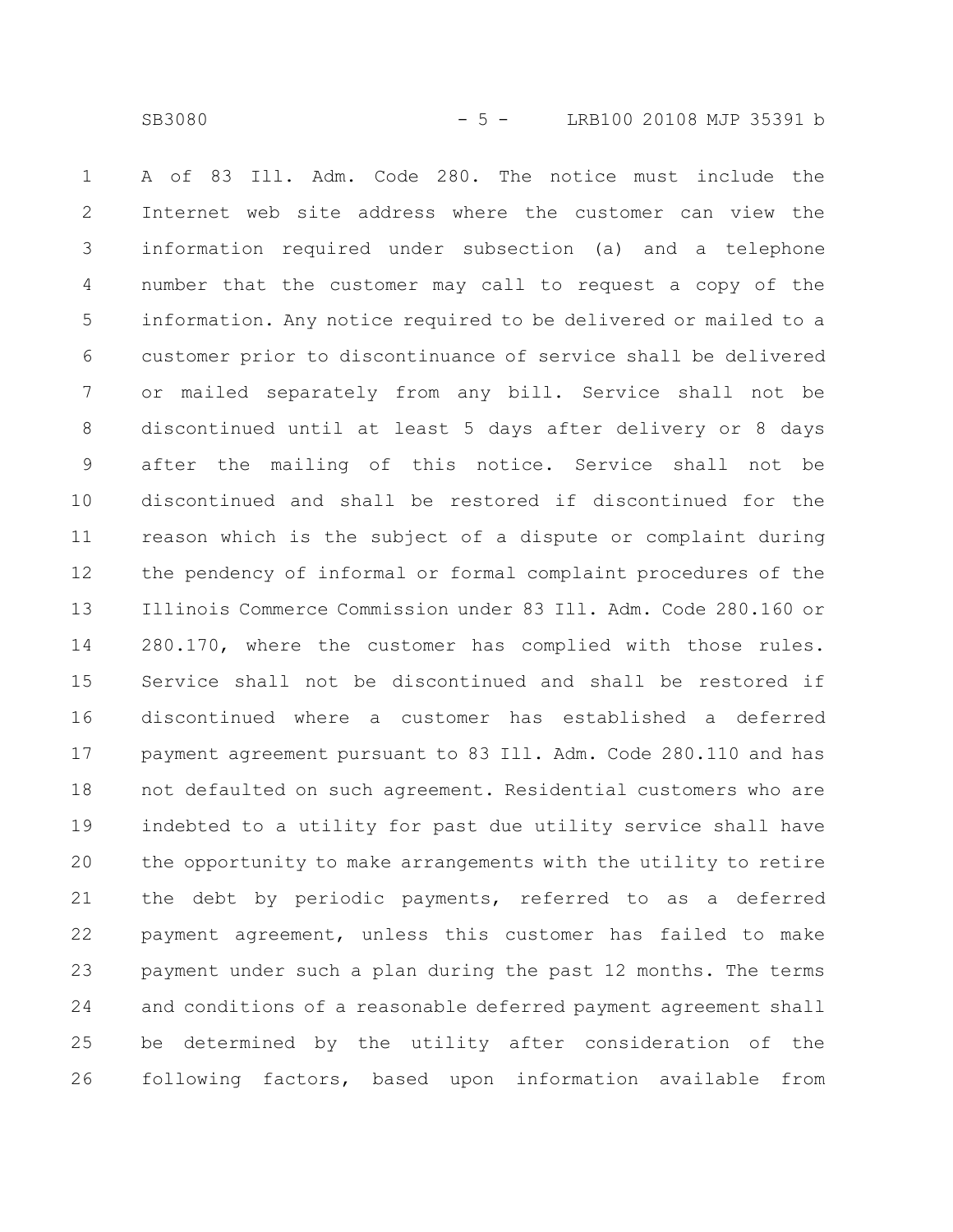3

current utility records or provided by the customer or applicant: 1 2

(1) size of the past due account;

(2) customer or applicant's ability to pay; (3) customer or applicant's payment history; (4) reason for the outstanding indebtedness; and (5) any other relevant factors relating to the circumstances of the customer or applicant's service. A residential customer shall pay a maximum of one-fourth of the amount past due and owing at the time of entering into the deferred payment agreement, and the water or sewer utility 4 5 6 7 8 9 10 11

shall allow a minimum of 2 months from the date of the agreement and a maximum of 12 months for payment to be made under a deferred payment agreement. Late payment charges may be assessed against the amount owing that is the subject of a deferred payment agreement. 12 13 14 15 16

(b-5) A water or sewer utility may not charge more than \$50 for reconnecting service. 17 18

(c) A water or sewer utility shall provide notice as required by subsection (a) of Section 9-201 after the filing of each information sheet under a purchased water surcharge, purchased sewage treatment surcharge, or qualifying infrastructure plant surcharge. The utility also shall post notice of the filing in accordance with the requirements of 83 Ill. Adm. Code 255. Unless filed as part of a general rate increase, notice of the filing of a purchased water surcharge 19 20 21 22 23 24 25 26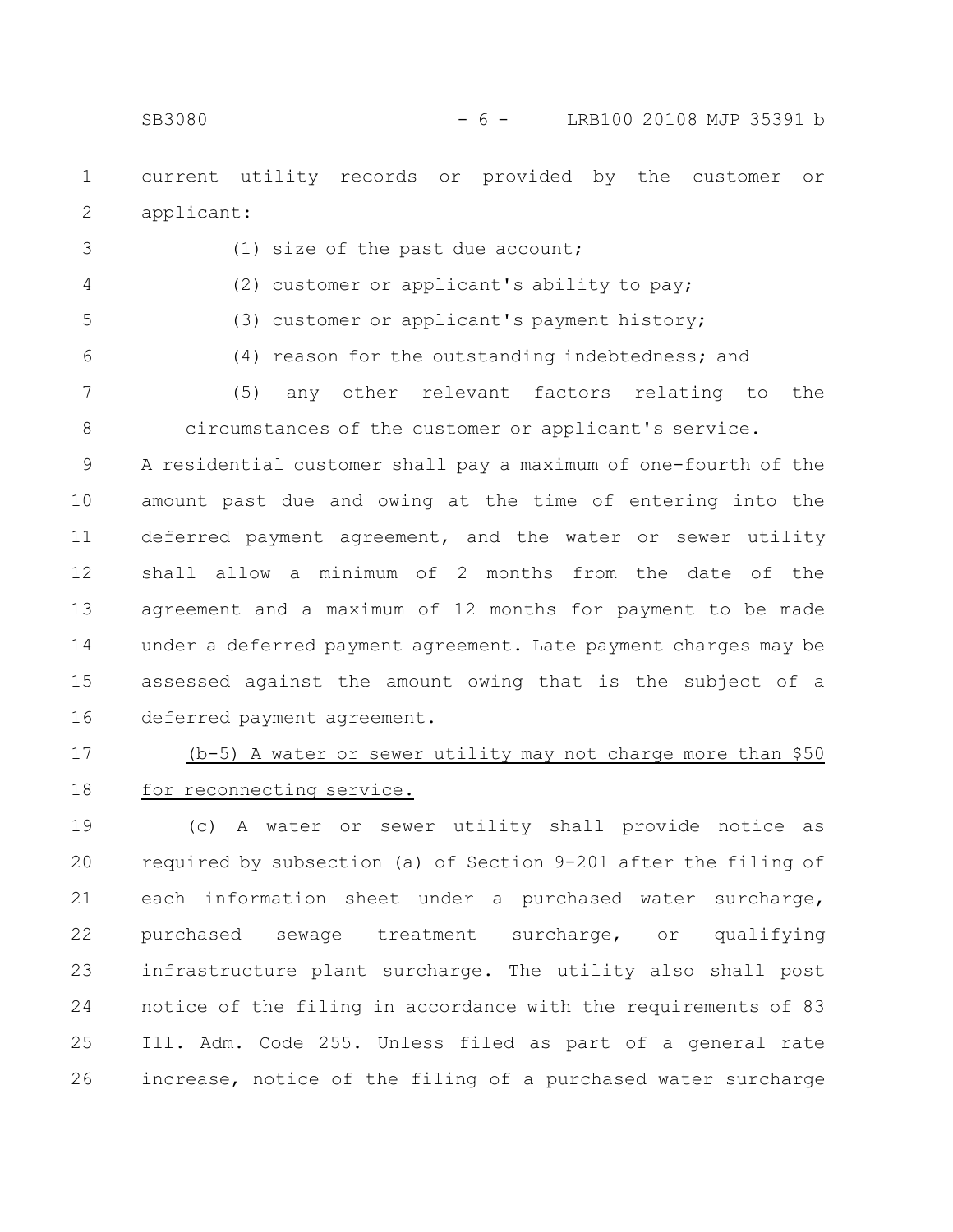rider, purchased sewage treatment surcharge rider, or qualifying infrastructure plant surcharge rider also shall be given in the manner required by this subsection (c) for the filing of information sheets. 1 2 3 4

(d) Commission rules pertaining to formal and informal complaints against public utilities shall apply with full and equal force to water and sewer utilities and their customers, including provisions of 83 Ill. Adm. Code 280.170, and the Commission shall respond to each complaint by providing the consumer with a copy of the utility's response to the complaint and a copy of the Commission's review of the complaint and its findings. The Commission shall also provide the consumer with all available options for recourse. 5 6 7 8 9 10 11 12 13

(e) Any refund shown on the billing statement of a customer of a water or sewer utility must be itemized and must state if the refund is an adjustment or credit. 14 15 16

(f) Water service for building construction purposes. At the request of any municipality or township within the service area of a public utility that provides water service to customers within the municipality or township, a public utility must (1) require all water service used for building construction purposes to be measured by meter and subject to approved rates and charges for metered water service and (2) prohibit the unauthorized use of water taken from hydrants or service lines installed at construction sites. 17 18 19 20 21 22 23 24 25

(g) Water meters. 26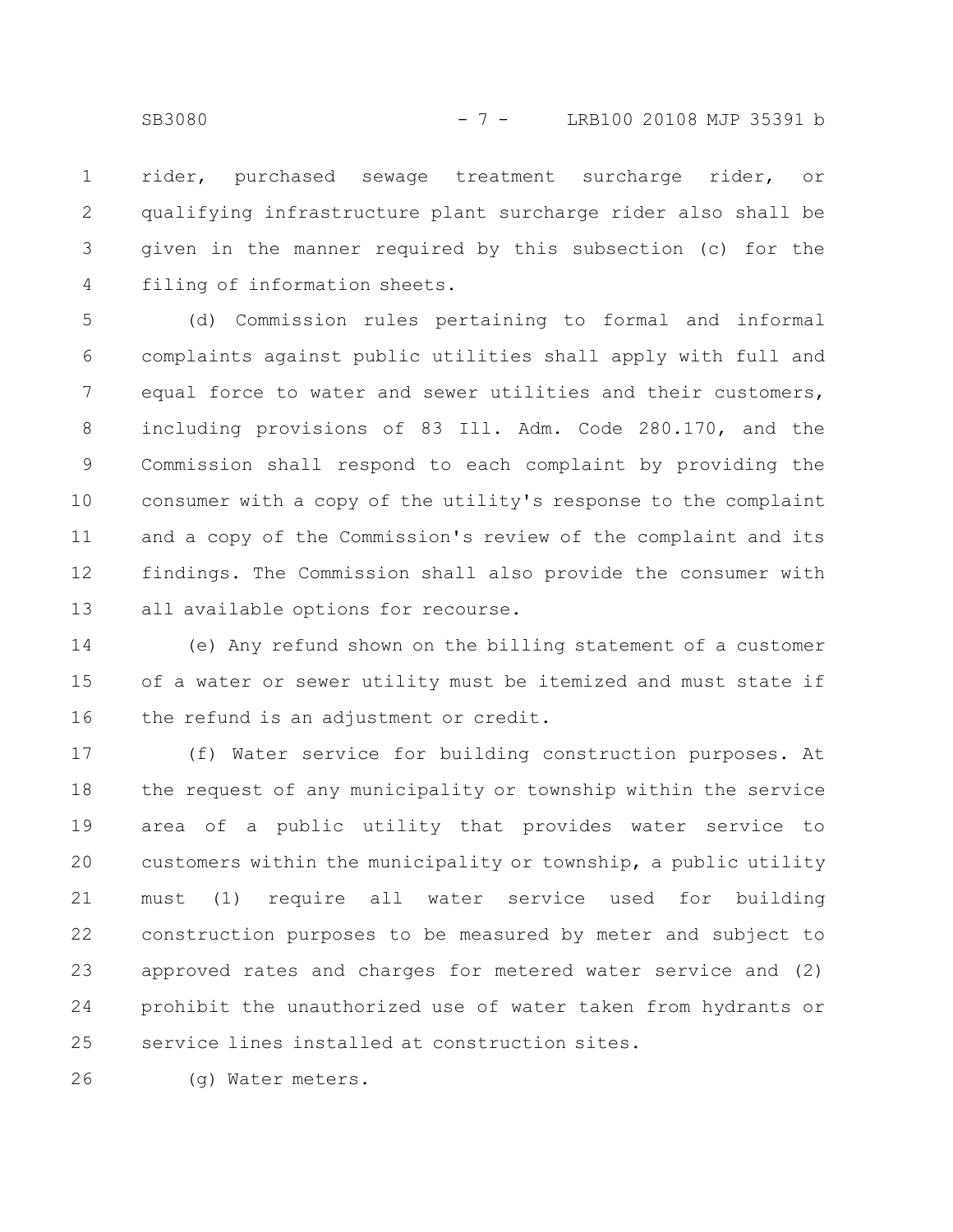## SB3080 - 8 - LRB100 20108 MJP 35391 b

(1) Periodic testing. Unless otherwise approved by the Commission, each service water meter shall be periodically inspected and tested in accordance with the schedule specified in 83 Ill. Adm. Code 600.340, or more frequently as the results may warrant, to insure that the meter accuracy is maintained within the limits set out in 83 Ill. Adm. Code 600.310. 1 2 3 4 5 6 7

8

(2) Meter tests requested by customer.

(A) Each utility furnishing metered water service shall, without charge, test the accuracy of any meter upon request by the customer served by such meter, provided that the meter in question has not been tested by the utility or by the Commission within 2 years previous to such request. The customer or his or her representatives shall have the privilege of witnessing the test at the option of the customer. A written report, giving the results of the test, shall be made to the customer. 9 10 11 12 13 14 15 16 17 18

(B) When a meter that has been in service less than 2 years since its last test is found to be accurate within the limits specified in 83 Ill. Adm. Code 600.310, the customer shall pay a fee to the utility not to exceed the amounts specified in 83 Ill. Adm. Code 600.350(b). Fees for testing meters not included in this Section or so located that the cost will be out of proportion to the fee specified will be determined 19 20 21 22 23 24 25 26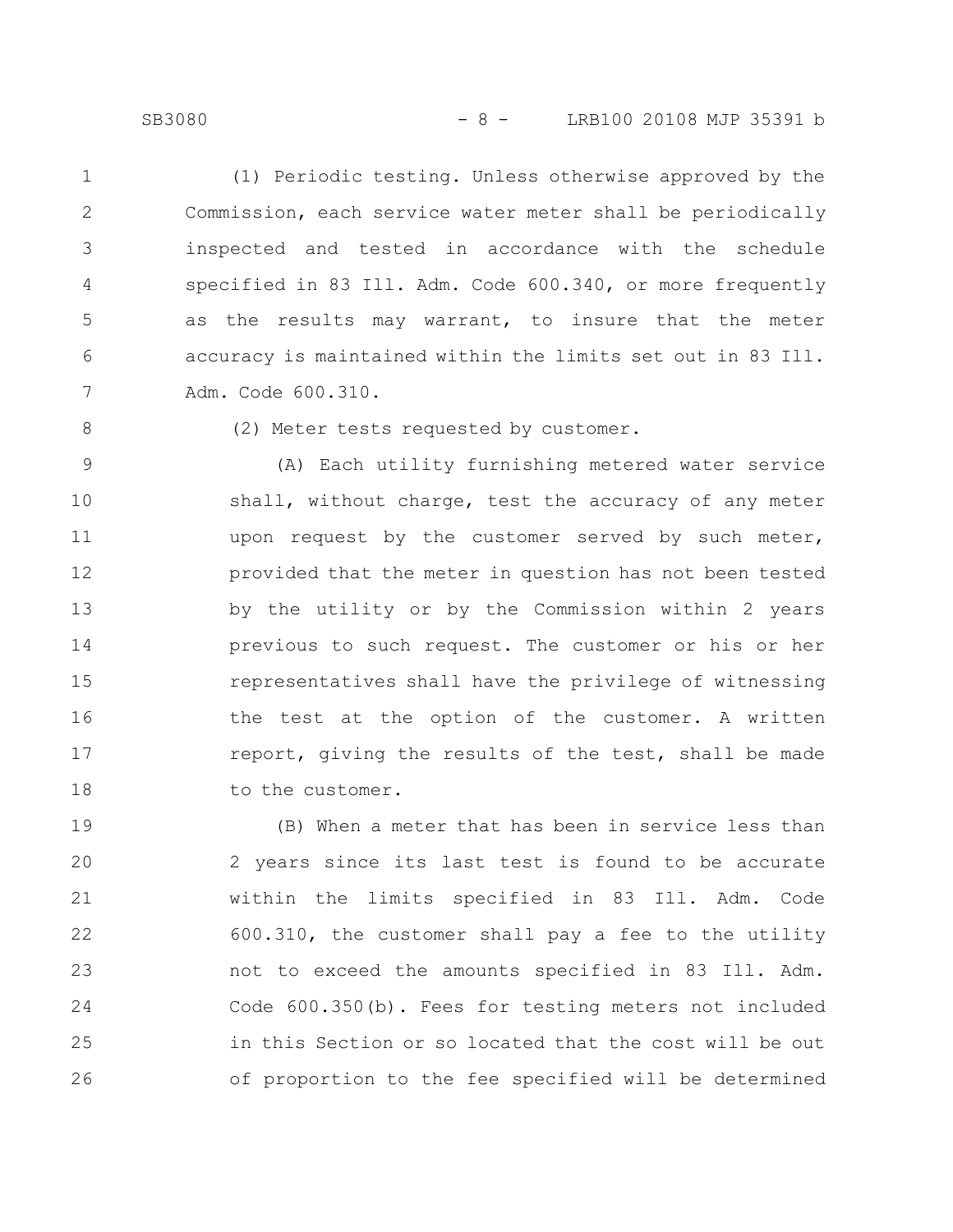by the Commission upon receipt of a complete description of the case. 1 2

(3) Commission referee tests. Upon written application to the Commission by any customer, a test will be made of the customer's meter by a representative of the Commission. For such a test, a fee as provided for in subsection  $(q)(2)$ shall accompany the application. If the meter is found to be registering more than 1.5% fast on the average when tested as prescribed in 83 Ill. Adm. Code 600.310, the utility shall refund to the customer the amount of the fee. The utility shall in no way disturb the meter after a customer has made an application for a referee test until authority to do so is given by the Commission or the customer in writing. 3 4 5 6 7 8 9 10 11 12 13 14

(h) Water and sewer utilities; low usage. Each public utility that provides water and sewer service must establish a unit sewer rate, subject to review by the Commission, that applies only to those customers who use less than 1,000 gallons of water in any billing period. 15 16 17 18 19

(i) Water and sewer utilities; separate meters. Each public utility that provides water and sewer service must offer separate rates for water and sewer service to any commercial or residential customer who uses separate meters to measure each of those services. In order for the separate rate to apply, a combination of meters must be used to measure the amount of water that reaches the sewer system and the amount of water 20 21 22 23 24 25 26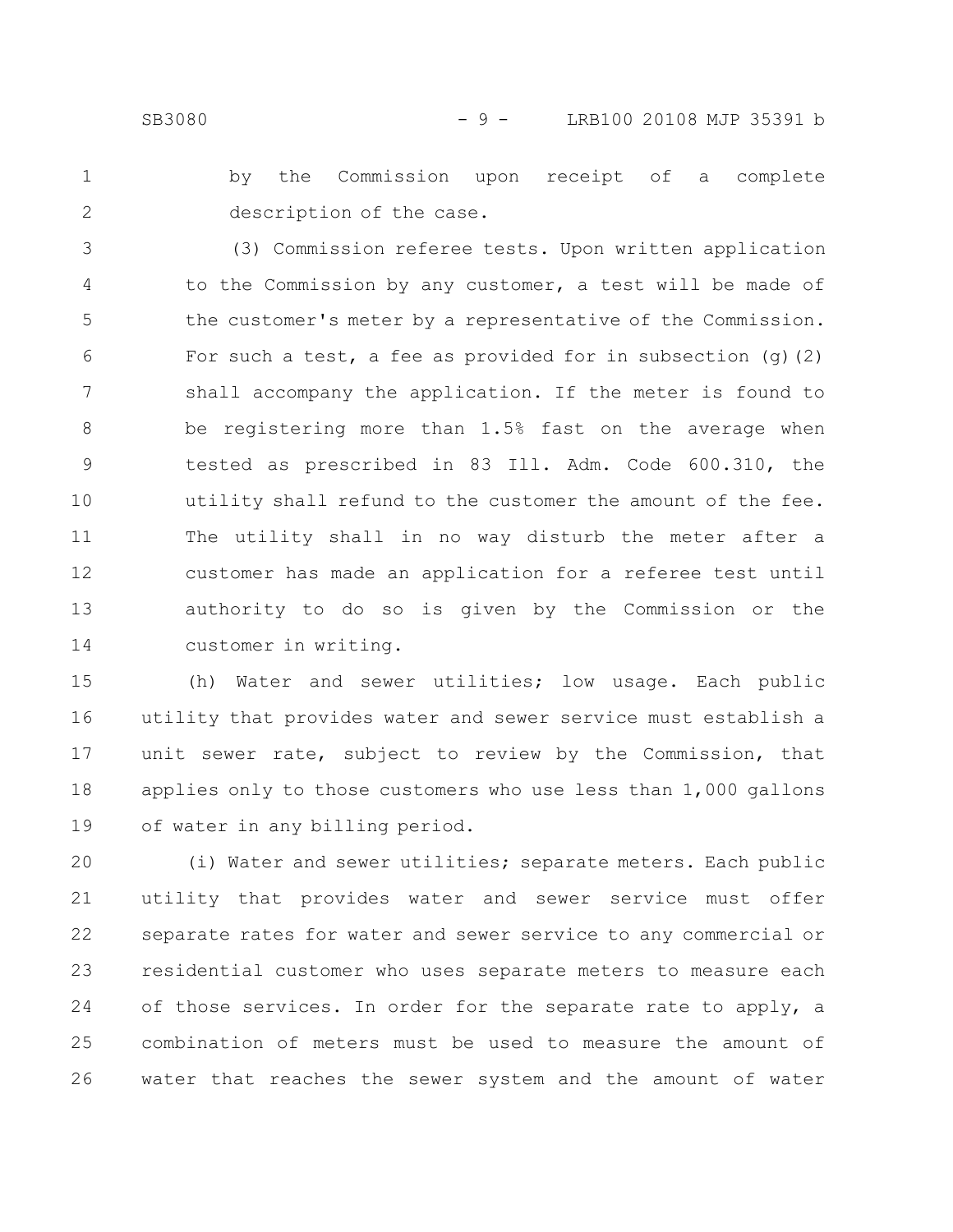SB3080 - 10 - LRB100 20108 MJP 35391 b

that does not reach the sewer system. 1

(j) Each water or sewer public utility must disclose on each billing statement any amount billed that is for service provided prior to the date covered by the billing statement. The disclosure must include the dates for which the prior service is being billed. Each billing statement that includes an amount billed for service provided prior to the date covered by the billing statement must disclose the dates for which that amount is billed and must include a copy of the document created under subsection (a) and a statement of current Commission rules concerning unbilled or misbilled service. 2 3 4 5 6 7 8 9 10 11

(k) When the customer is due a refund resulting from payment of an overcharge, the utility shall credit the customer in the amount of overpayment with interest from the date of overpayment by the customer. The rate for interest shall be at the appropriate rate determined by the Commission under 83 Ill. Adm. Code 280.70. 12 13 14 15 16 17

(l) Water and sewer public utilities; subcontractors. The Commission shall adopt rules for water and sewer public utilities to provide notice to the customers of the proper kind of identification that a subcontractor must present to the customer, to prohibit a subcontractor from soliciting or receiving payment of any kind for any service provided by the water or sewer public utility or the subcontractor, and to establish sanctions for violations. 18 19 20 21 22 23 24 25

(m) Water and sewer public utilities; unaccounted-for 26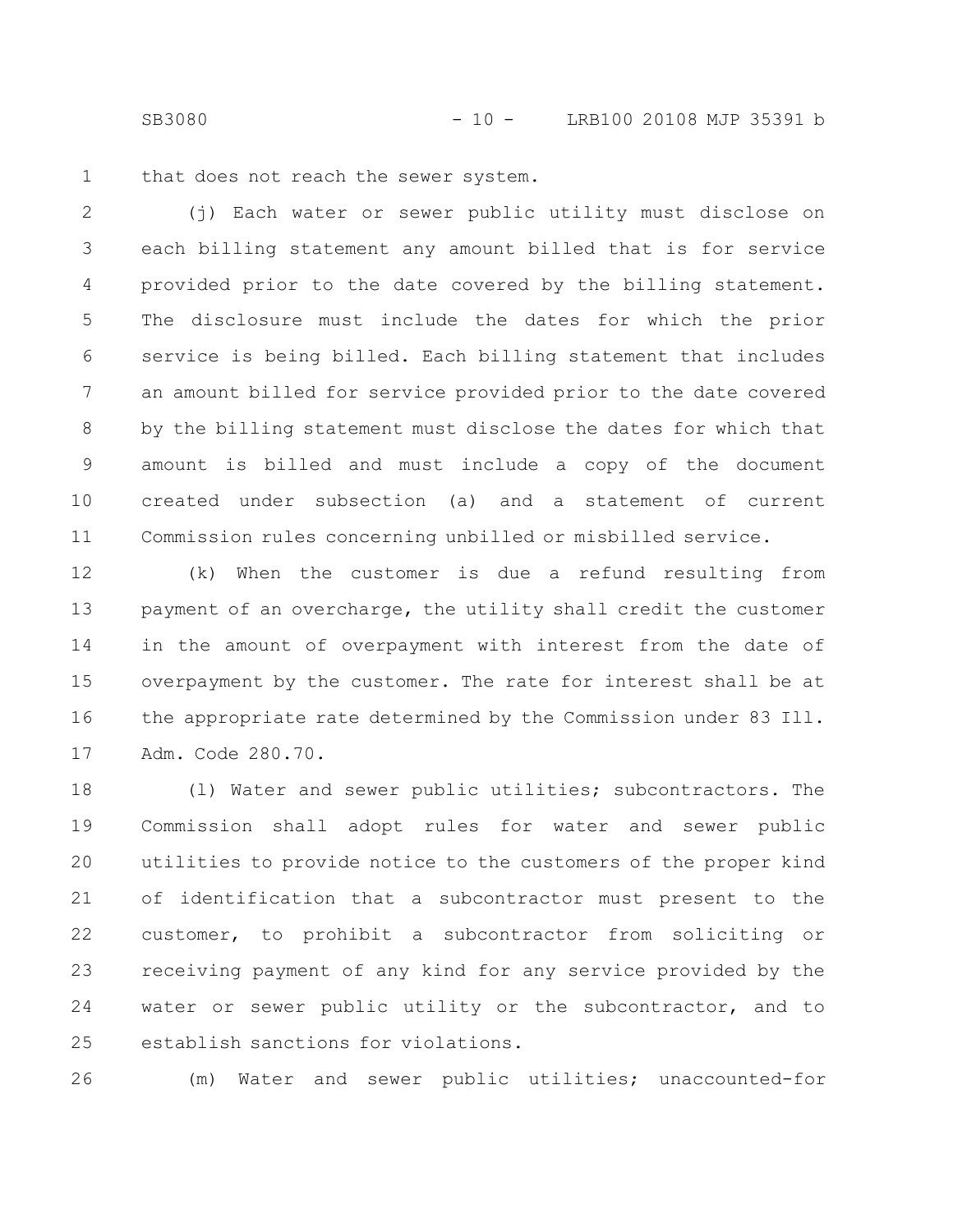water. By December 31, 2006, each water public utility shall file tariffs with the Commission to establish the maximum percentage of unaccounted-for water that would be considered in the determination of any rates or surcharges. The rates or surcharges approved for a water public utility shall not include charges for unaccounted-for water in excess of this maximum percentage without well-documented support and justification for the Commission to consider in any request to recover charges in excess of the tariffed maximum percentage. 1 2 3 4 5 6 7 8 9

(n) Rate increases; public forums. When any public utility providing water or sewer service proposes a general rate increase, in addition to other notice requirements, the water or sewer public utility must notify its customers of their right to request a public forum. A customer or group of customers must make written request to the Commission for a public forum and must also provide written notification of the request to the customer's municipal or, for unincorporated areas, township government. The Commission, at its discretion, may schedule the public forum. If it is determined that public forums are required for multiple municipalities or townships, the Commission shall schedule these public forums, in locations within approximately 45 minutes drive time of the municipalities or townships for which the public forums have been scheduled. The public utility must provide advance notice of 30 days for each public forum to the governing bodies of those units of local government affected by the increase. The 10 11 12 13 14 15 16 17 18 19 20 21 22 23 24 25 26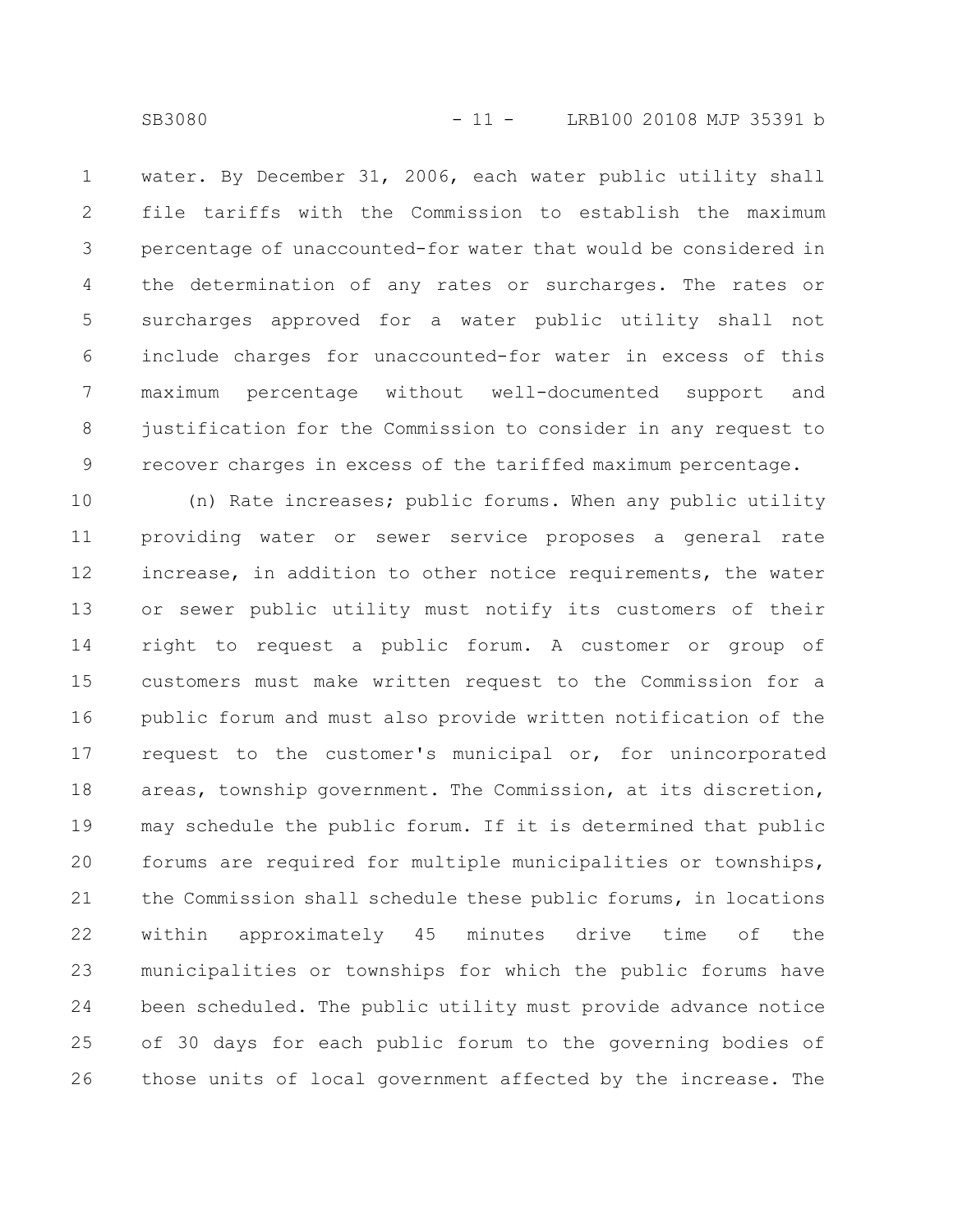day of each public forum shall be selected so as to encourage the greatest public participation. Each public forum will begin at 7:00 p.m. Reports and comments made during or as a result of each public forum must be made available to the hearing officials and reviewed when drafting a recommended or tentative decision, finding or order pursuant to Section 10-111 of this Act. 1 2 3 4 5 6 7

(o) Upon request by a water utility, the Commission may allow, but may not require, a water utility to establish a customer assistance program that: 8 9 10

11

# (1) uses State or federal infrastructure funds; or

(2) provides financial relief to residential customers who qualify for income-related assistance. 12 13

A customer assistance program established under this subsection that affects rates and charges for service is not discriminatory for purposes of this Act or any other law regulating rates and charges for service. In considering whether to approve a water utility's proposed customer assistance program, the Commission shall determine that a customer assistance program established under this subsection is in the public interest. 14 15 16 17 18 19 20 21

The Commission shall adopt rules to implement this subsection. These rules shall require customer assistance programs under this subsection to coordinate with utility energy efficiency programs and the Illinois Home Weatherization Assistance Program for the purpose of informing 22 23 24 25 26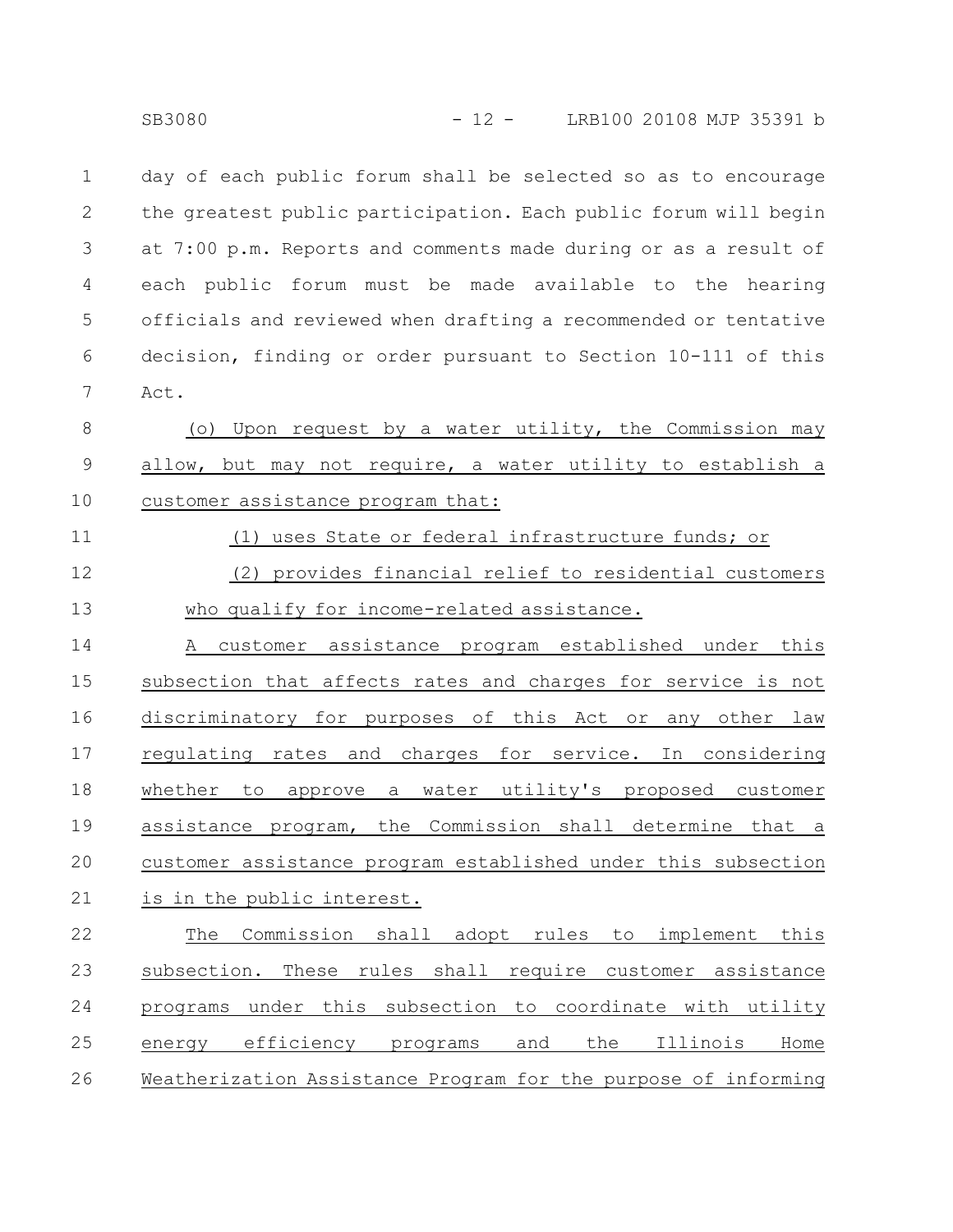#### eligible customers of additional resources that may help the customer conserve water. 1 2

(p) An entity subject to the federal Safe Drinking Water Act and the federal Clean Water Act that serves or provides water or sewer services to a population of more than 2,000 but less than 1,000,000 shall conduct a cost of service study every 5 years. The study shall include all revenue recovered from water or sewer bills, and the percentage of the cost of service used for water or sewer capital investment. The study shall be submitted to the Environmental Protection Agency and published on the Agency's website. 3 4 5 6 7 8 9 10 11

- (Source: P.A. 94-950, eff. 6-27-06.) 12
- Section 15. The Environmental Protection Act is amended by changing Section 17.11 and by adding Section 17.12 as follows: 13 14
- (415 ILCS 5/17.11) 15

Sec. 17.11. Lead in drinking water notifications and inventories. 16 17

(a) The purpose of this Section is to require the owners and operators of community water systems to (i) create a comprehensive lead service line inventory; and (ii) provide notice to occupants of potentially affected residences of construction or repair work on water mains, lead service lines, or water meters. 18 19 20 21 22 23

(b) For the purposes of this Section: 24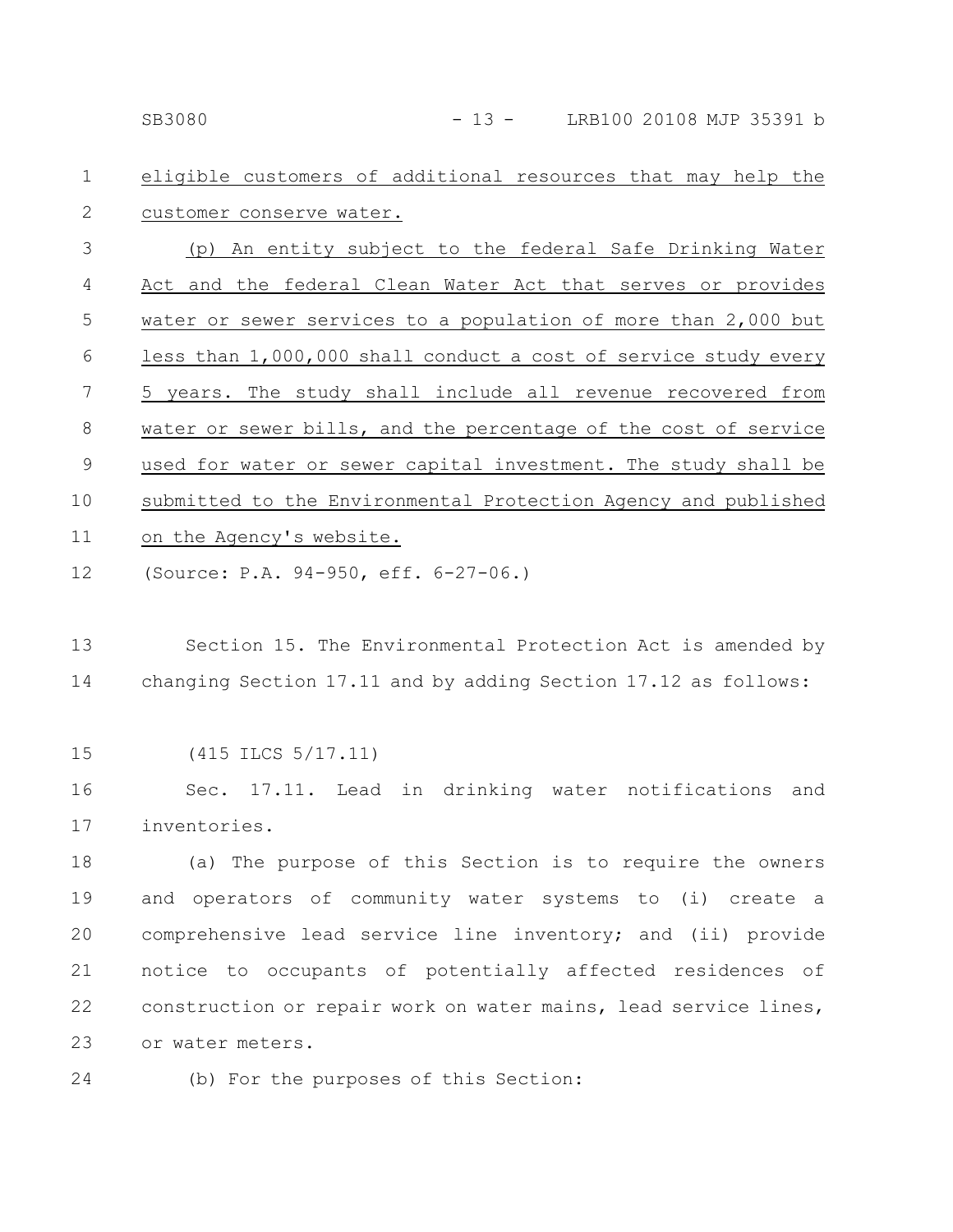- 
- "Community water system" has the meaning provided in 35 Ill. Adm. Code 611.101. 1 2

"Potentially affected residence" means any residence where water service is or may be temporarily interrupted or shut off by or on behalf of an owner or operator of a community water system because construction or repair work is to be performed by or on behalf of the owner or operator of a community water system on or affecting a water main, service line, or water meter. 3 4 5 6 7 8 9

"Small system" has the meaning provided in 35 Ill. Adm. Code 611.350. 10 11

(c) The owner or operator of each community water system in the State shall develop a water distribution system material inventory that shall be submitted in written or electronic form to the Agency on an annual basis commencing on April 15, 2018 and continuing on each April 15 thereafter until the water distribution system material inventory is completed. In addition to meeting the requirements for water distribution system material inventories that are mandated by the United States Environmental Protection Agency, each water distribution system material inventory shall identify: 12 13 14 15 16 17 18 19 20 21

(1) the total number of service lines within or connected to the distribution system, including privately owned service lines; 22 23 24

(2) the number of all known lead service lines within or connected to the distribution system, including 25 26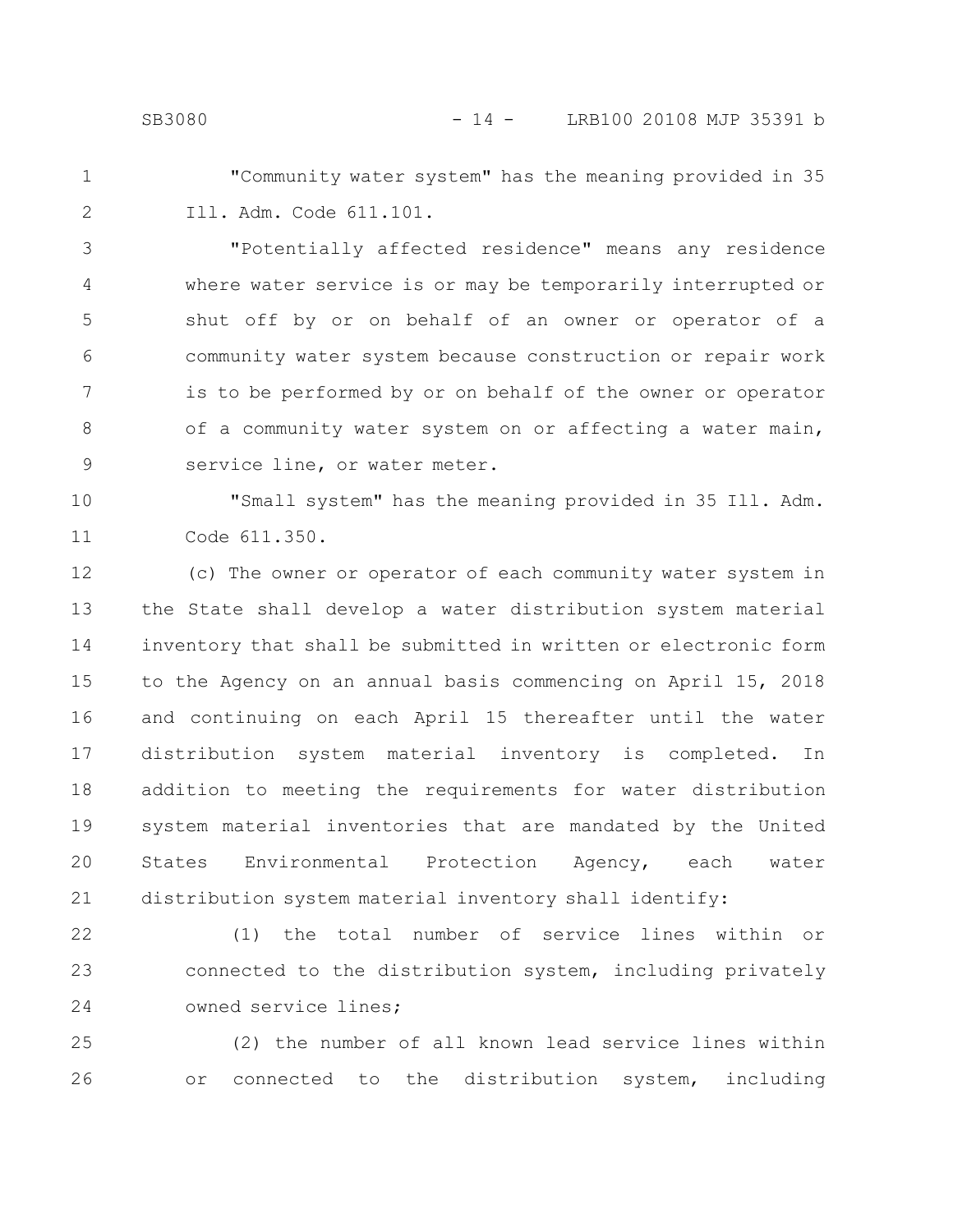1

privately owned lead service lines; and

(3) the number of the lead service lines that were added to the inventory after the previous year's submission. 2 3 4

Nothing in this subsection shall be construed to require that service lines be unearthed. 5 6

(d) Beginning on January 1, 2018, when conducting routine inspections of community water systems as required under this Act, the Agency may conduct a separate audit to identify progress that the community water system has made toward completing the water distribution system material inventories required under subsection (c) of this Section. 7 8 9 10 11 12

(e) The owner or operator of the community water system shall provide notice of construction or repair work on a water main service line, or water meter in accordance with the following requirements: 13 14 15 16

(1) At least 14 days prior to beginning planned work to repair or replace any water mains or lead service lines, the owner or operator of a community water system shall notify, through an individual written notice, each potentially affected residence of the planned work. In cases where a community water system must perform construction or repair work on an emergency basis or where such work is not scheduled at least 14 days prior to work taking place, the community water system shall notify each potentially affected residence as soon as reasonably 17 18 19 20 21 22 23 24 25 26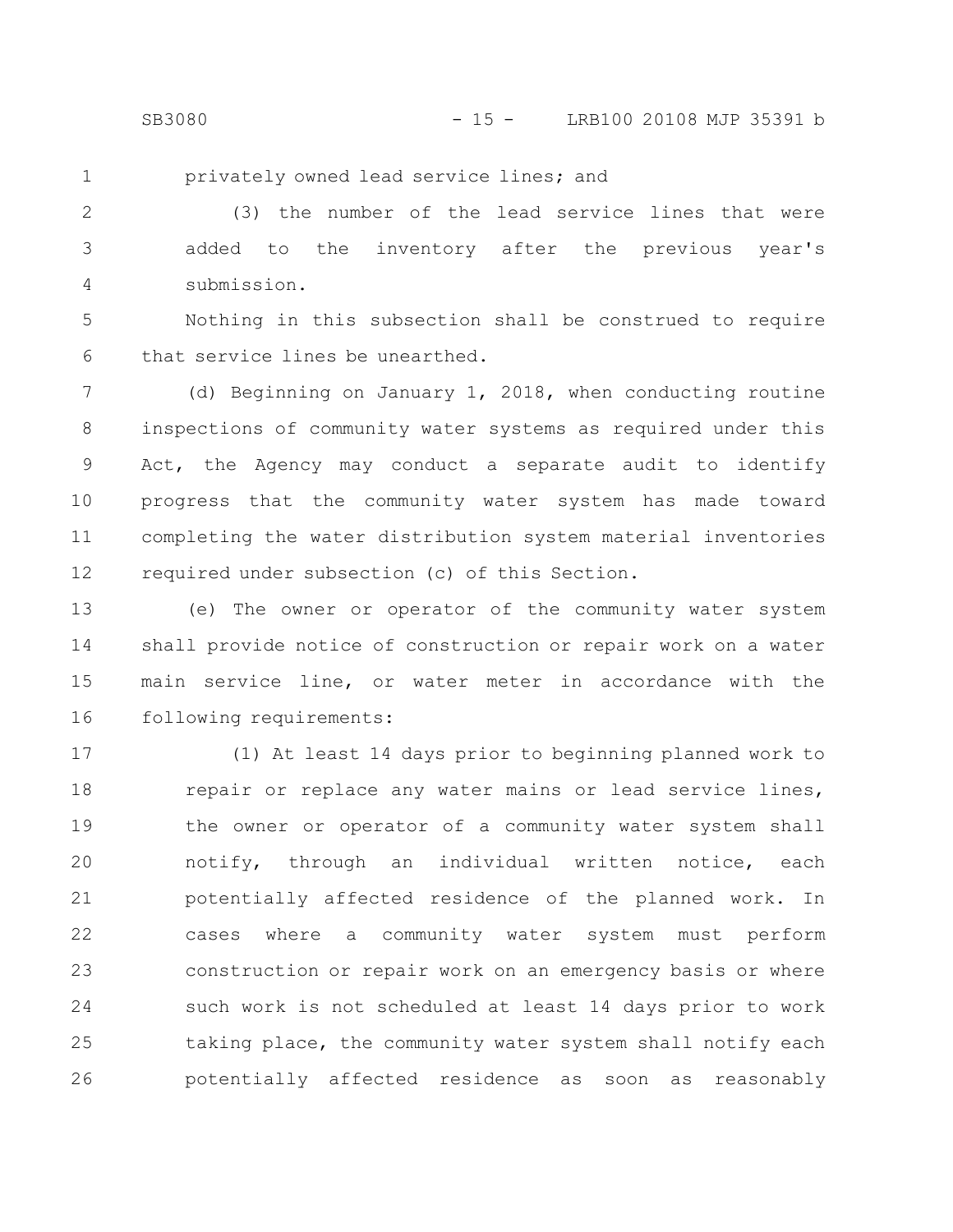- possible. When work is to repair or replace a water meter, the notification shall be provided at the time the work is 1 2
- 4

3

(2) Such notification shall include, at a minimum:

(A) a warning that the work may result in sediment, possibly containing lead, in the residence's water supply; and 5 6 7

(B) information concerning best practices for preventing the consumption of any lead in drinking water, including a recommendation to flush water lines during and after the completion of the repair or replacement work and to clean faucet aerator screens; and 8 9 10 11 12 13

(C) information regarding the dangers of lead in young children. 14 15

(3) To the extent that the owner or operator of a community water system serves a significant proportion of non-English speaking consumers, the notification must contain information in the appropriate languages regarding the importance of the notice, and it must contain a telephone number or address where a person served may contact the owner or operator of the community water system to obtain a translated copy of the notification or to request assistance in the appropriate language. 16 17 18 19 20 21 22 23 24

(4) Notwithstanding anything to the contrary set forth in this Section, to the extent that (a) notification is 25 26

initiated.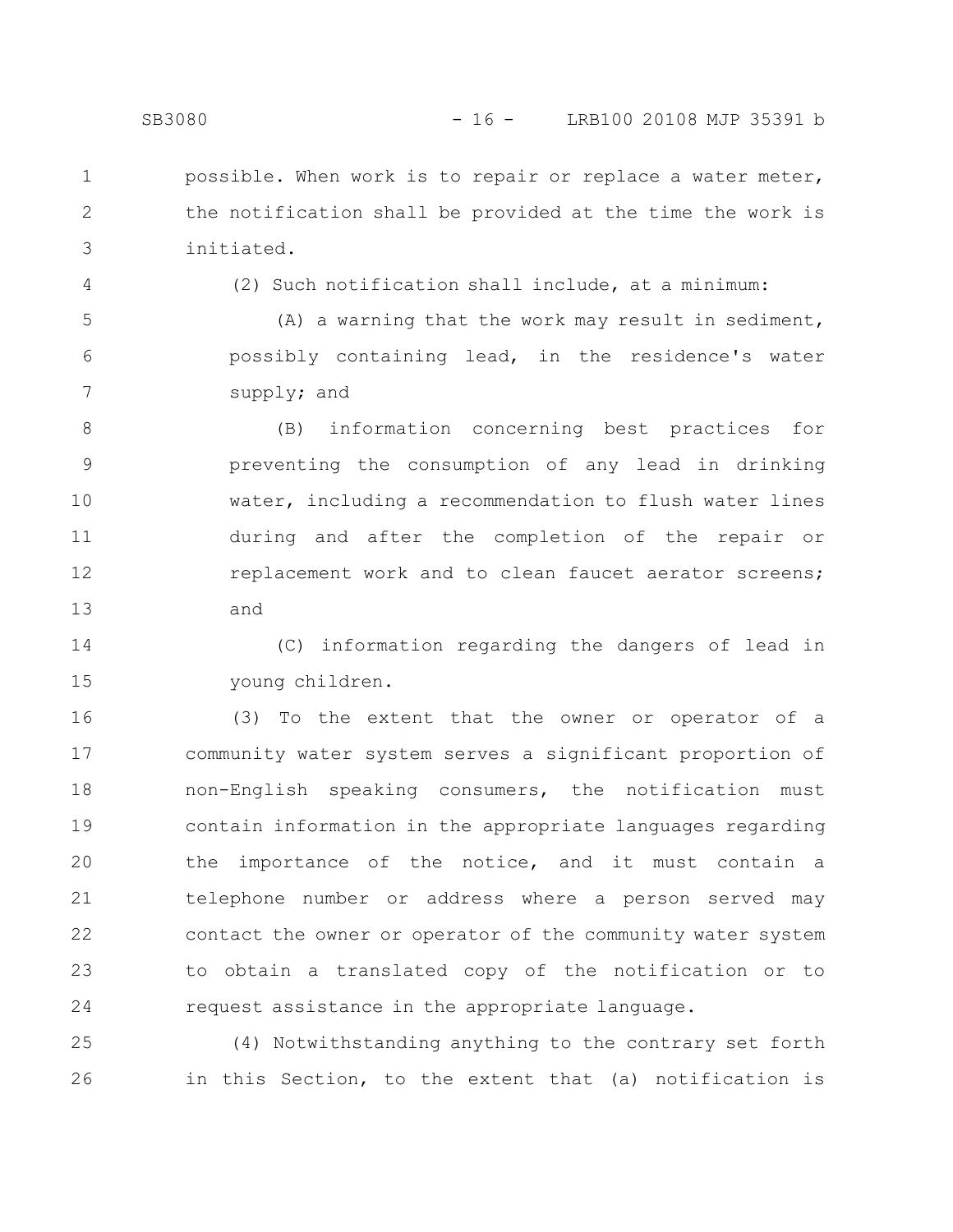required for the entire community served by a community water system, (b) notification is required for construction or repairs occurring on an emergency basis, or (c) the community water system is a small system, publication notification, through a local media, social media or other similar means, may be utilized in lieu of an individual written notification. 1 2 3 4 5 6 7

(5) If an owner or operator is required to provide an individual written notification to a residence that is a multidwelling building, posting a written notification on the primary entrance way to the building shall be sufficient. 8 9 10 11 12

(6) The notification requirements in this subsection (e) do not apply to work performed on water mains that are used to transmit treated water between community water systems and have no service connections. 13 14 15 16

(7) The owner or operator of a community water system may seek a full or partial waiver of the requirements of this subsection from the Agency if (i) the community water system was originally constructed without lead, (ii) the residential structures were constructed under local building codes that categorically prohibited lead construction materials or the owner or operator of a community water system certifies that any residential structures requiring notification were constructed without lead, and (iii) no lead sediment is likely to be present 17 18 19 20 21 22 23 24 25 26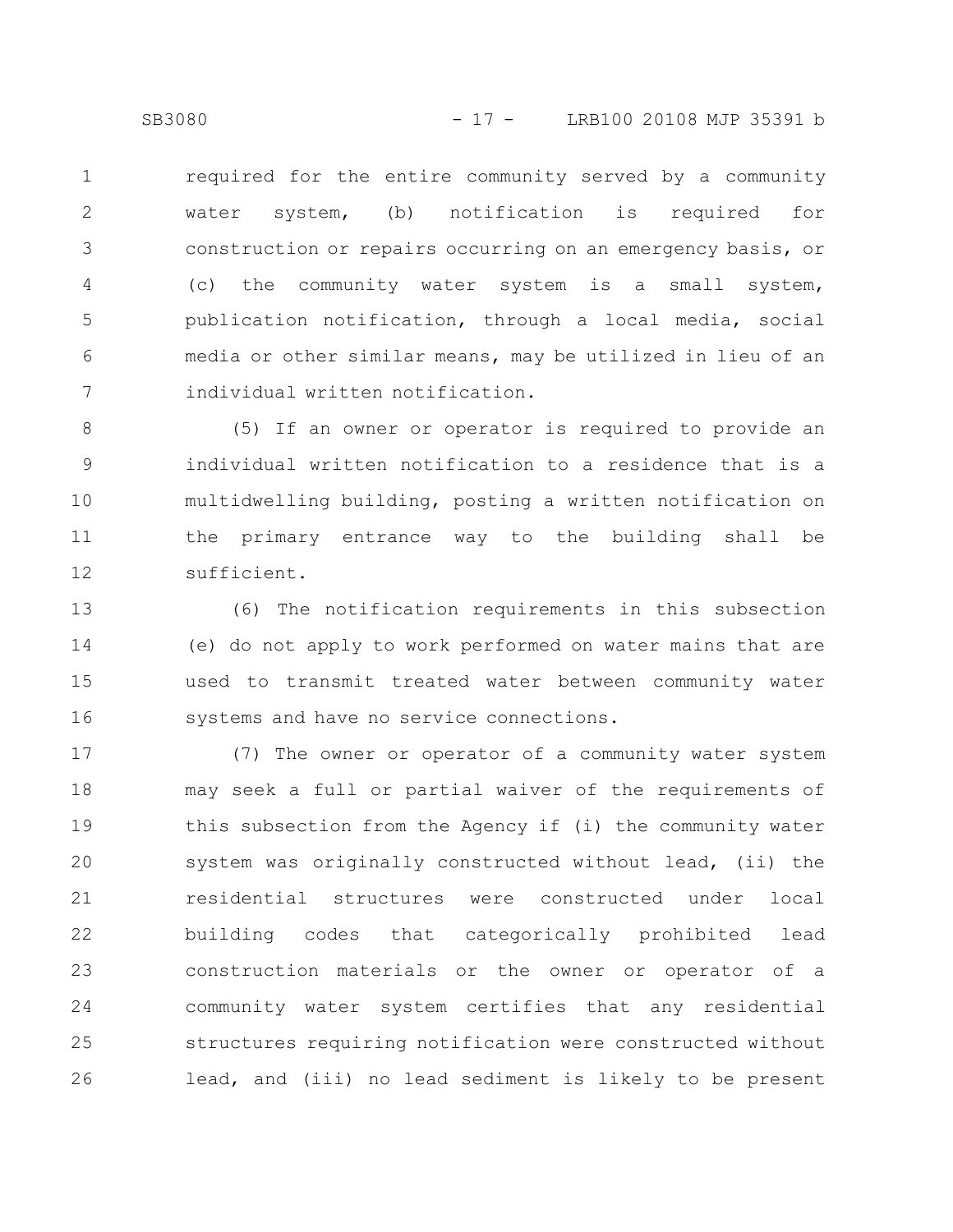within the community water system or residential structures. The owner or operator of a community water system may seek a time-limited or permanent waiver. 1 2 3

(8) The owner and operator of a community water system shall not be required to comply with this subsection (e) to the extent that the corresponding water distribution system material inventory has been completed that demonstrates the water distribution system does not contain any lead. 4 5 6 7 8 9

(f) Within one year of the effective date of this amendatory Act of the 100th General Assembly, every community water system in Illinois shall create a plan to remove all known lead service lines, both publicly owned and privately owned, within 10 years from the completion of the plan. The plan shall be updated and submitted to the Agency within 6 months of completion of the inventory submitted under subsection (i). The plan shall include: 10 11 12 13 14 15 16 17

- (1) an engineering study; 18
- (2) estimated costs; 19
- (3) a financing plan; 20
- (4) a feasibility and affordability plan; 21
- (5) a plan for prioritizing high risk areas; 22
- (6) a proposed schedule for replacements that includes 23
- annual benchmarks; and 24
- (7) measures to encourage diversity in hiring in the workforce required to implement the plan, if feasible. 25 26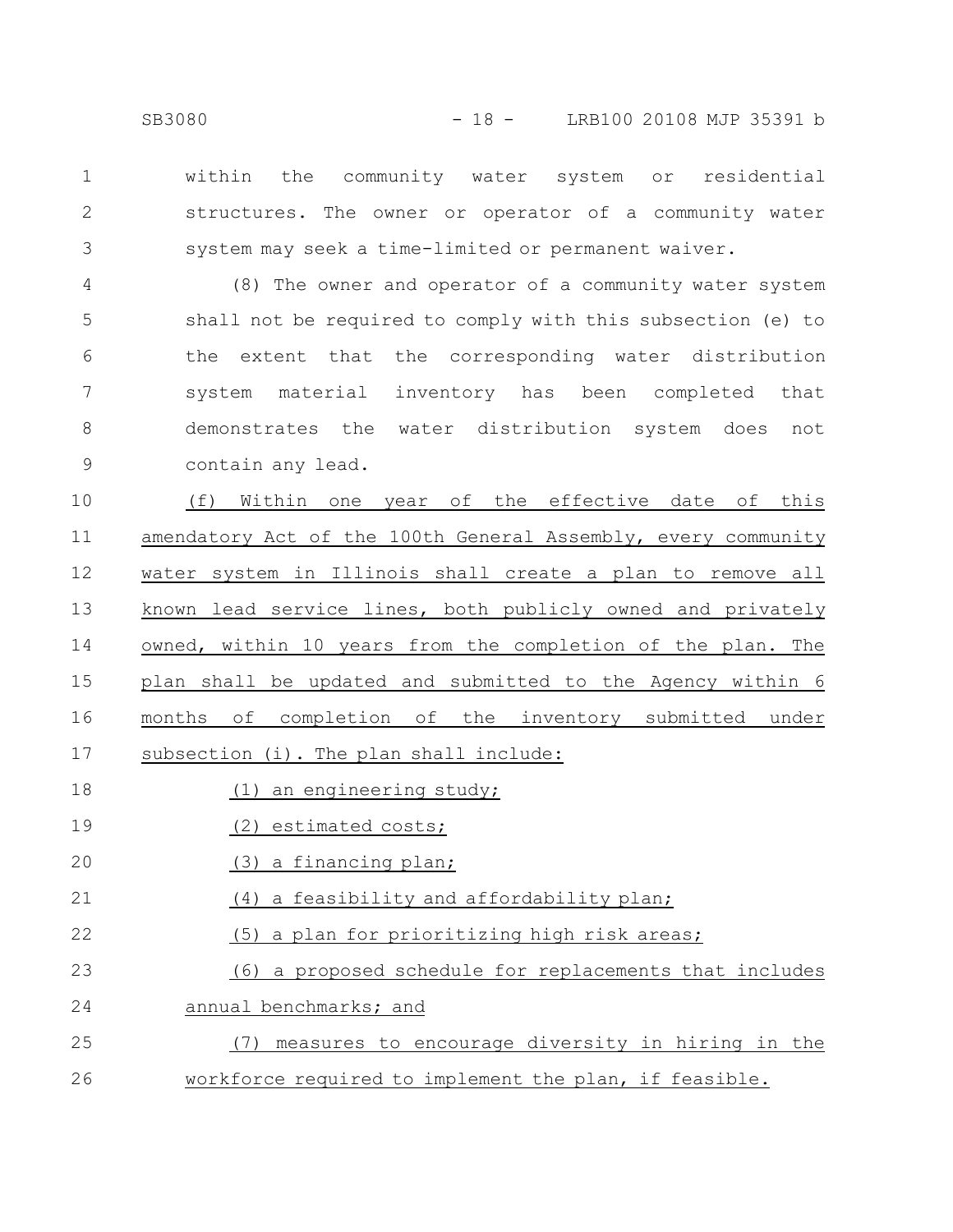|  | ススハ8、 |  |
|--|-------|--|

| In years subsequent to the submittal of the community water      |
|------------------------------------------------------------------|
| system's plan, on a yearly basis, the community water system     |
| shall submit to the Agency a report on the progress it has made  |
| on its plan and meeting its replacement obligation. The report   |
| shall certify that the community water system is meeting its     |
| benchmarks to remove all lead service lines within 10 years. If  |
| the community water system has not met a benchmark, then it      |
| shall include in its report the reason why it failed to meet     |
| the benchmark, and its plan to meet future benchmarks.           |
| Both the original plan and all subsequent annual reports         |
| shall be published on the Agency's website, distributed to       |
| customers, and available in multiple languages. The Agency       |
| shall develop a standardized, electronic form for the plan and   |
| reports. The Agency may charge a reasonable filing fee for the   |
| plan and reports.                                                |
| Each system shall achieve a minimum annual target for            |
| replacement of 5% of inventoried lines. Partial replacement of   |
| lead service lines is prohibited. Replacement shall be made      |
| with copper lines or other lines deemed acceptable for public    |
| health by the Department of Public Health.                       |
| In an effort to reduce water loss due to aging<br>(q)            |
| infrastructure and reduce associated cost burdens<br>on<br>water |
| providers, municipalities, and consumers, beginning no later     |
| than 18 months after the effective date of this amendatory Act   |
| of the 100th General Assembly, each community water system       |
|                                                                  |

26 Shall implement an asset management plan designed to inspect,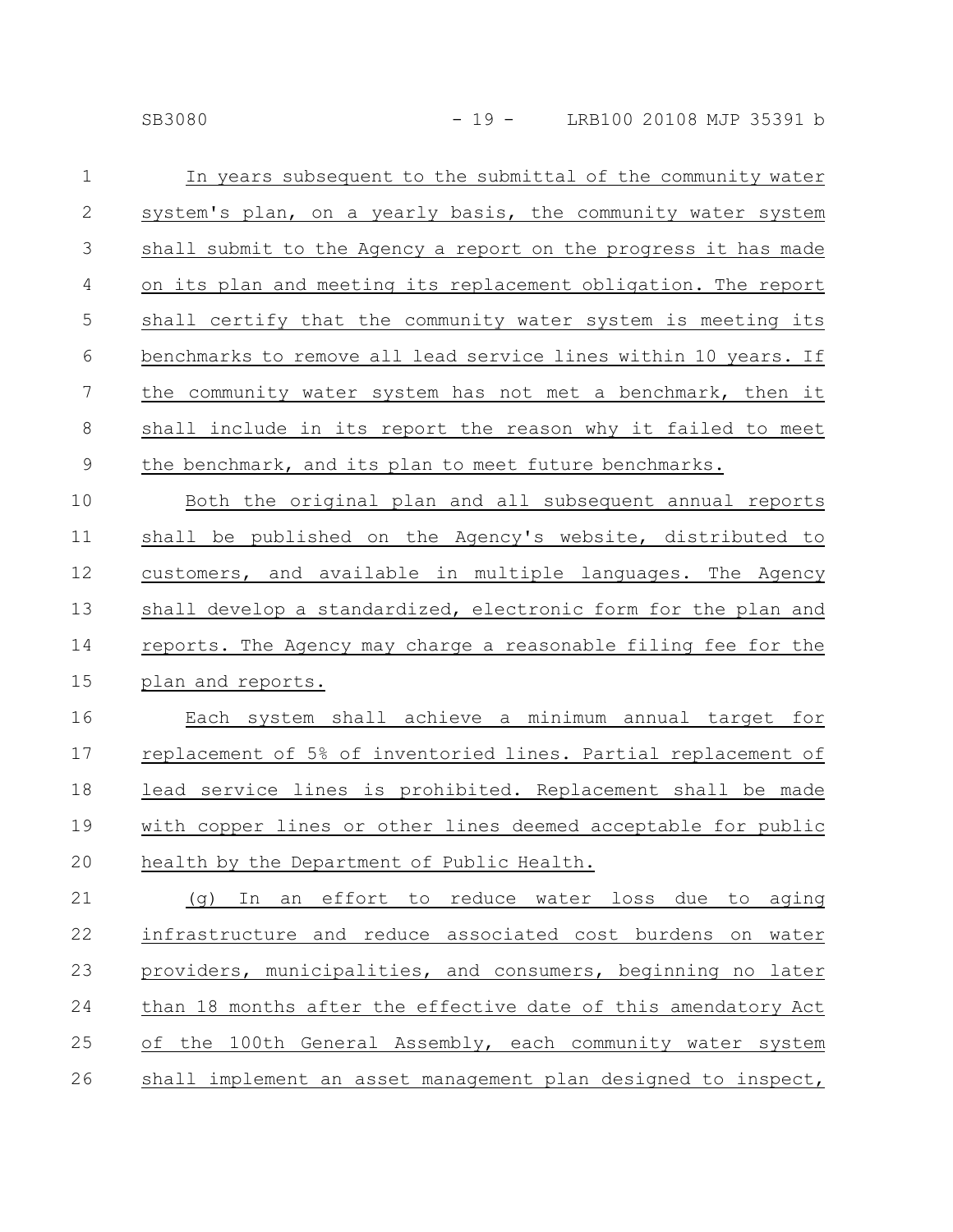maintain, repair, and renew its infrastructure consistent with standards established by the American Water Works Association. The asset management plan shall include: 1 2 3

(1) a water main renewal program designed to achieve a 150-year replacement cycle or another appropriate replacement cycle as determined by a detailed engineering analysis of the asset condition and estimated service lives of the water mains serving the public water system; 4 5 6 7 8

(2) a water supply and treatment program designed to inspect, maintain, repair, renew, and upgrade wells, intakes, pumps, and treatment facilities in accordance with all federal and State regulations, standards established by the American Water Works Association; and 9 10 11 12 13

(3) any other programs, plans, or provisions as may be required by the Agency under existing rules. 14 15

Each community water system shall dedicate funds on an annual basis to address and remediate the highest priority projects as determined by its asset management plan and the rules adopted under subsection (j). 16 17 18 19

All asset management plans and system condition reports shall be certified by the licensed operator in charge or professional engineer of the community water system and the responsible corporate officer of the community water system, if privately held; executive director, if an authority; or mayor or chief executive officer of the municipality, if municipally owned; as applicable. The replacement cycle shall be determined 20 21 22 23 24 25 26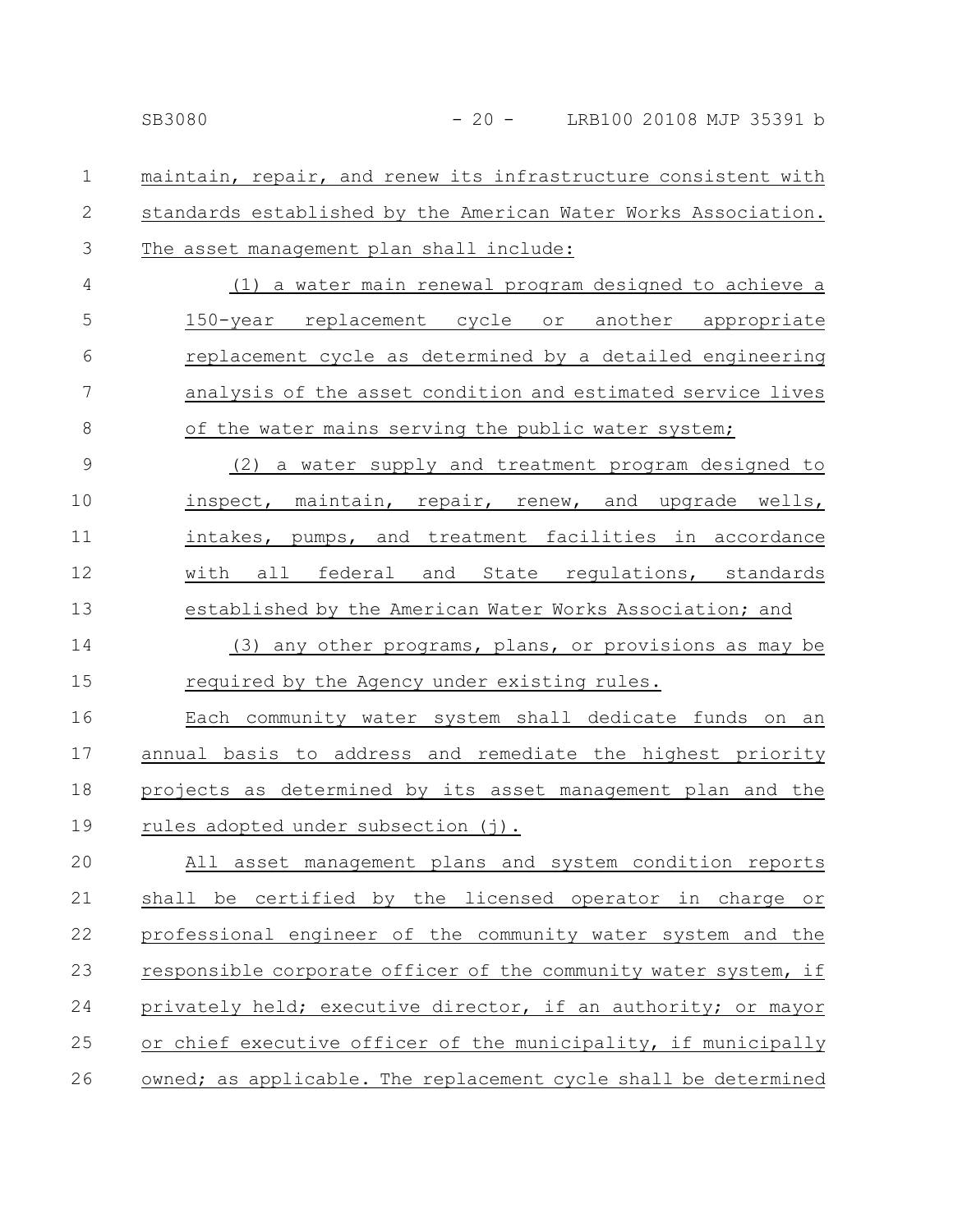by dividing the miles of water main located in the community water system by 150 or other appropriate demonstration set forth in the certified asset management plan prepared in accordance with this subsection. 1 2 3 4

(h) At least once every 3 years, each community water system shall provide to the Agency a report based on its asset management plan prepared in accordance with subsection (g) identifying the infrastructure improvements to be undertaken in the coming 3 years and the cost of those improvements, as well as identifying the infrastructure improvements completed in the past 3 years and the cost of those improvements. 5 6 7 8 9 10 11

The Agency shall create a publicly accessible centralized portal allowing for electronic submittal of the report required under this subsection. The lack of a centralized portal shall not negate the requirement for a community water system to submit a report. 12 13 14 15 16

(i) The Agency shall adopt rules within 18 months that require each community water system to complete an inventory within 4 years of the effective date of this amendatory Act of the 100th General Assembly. The rules shall concern matters including: 17 18 19 20 21

## (1) what aspects of a community water system must be included in the inventory, for example, parts and materials; (2) what community water systems must comply; 22 23 24 25 26

(3) how to handle denial of access by a homeowner;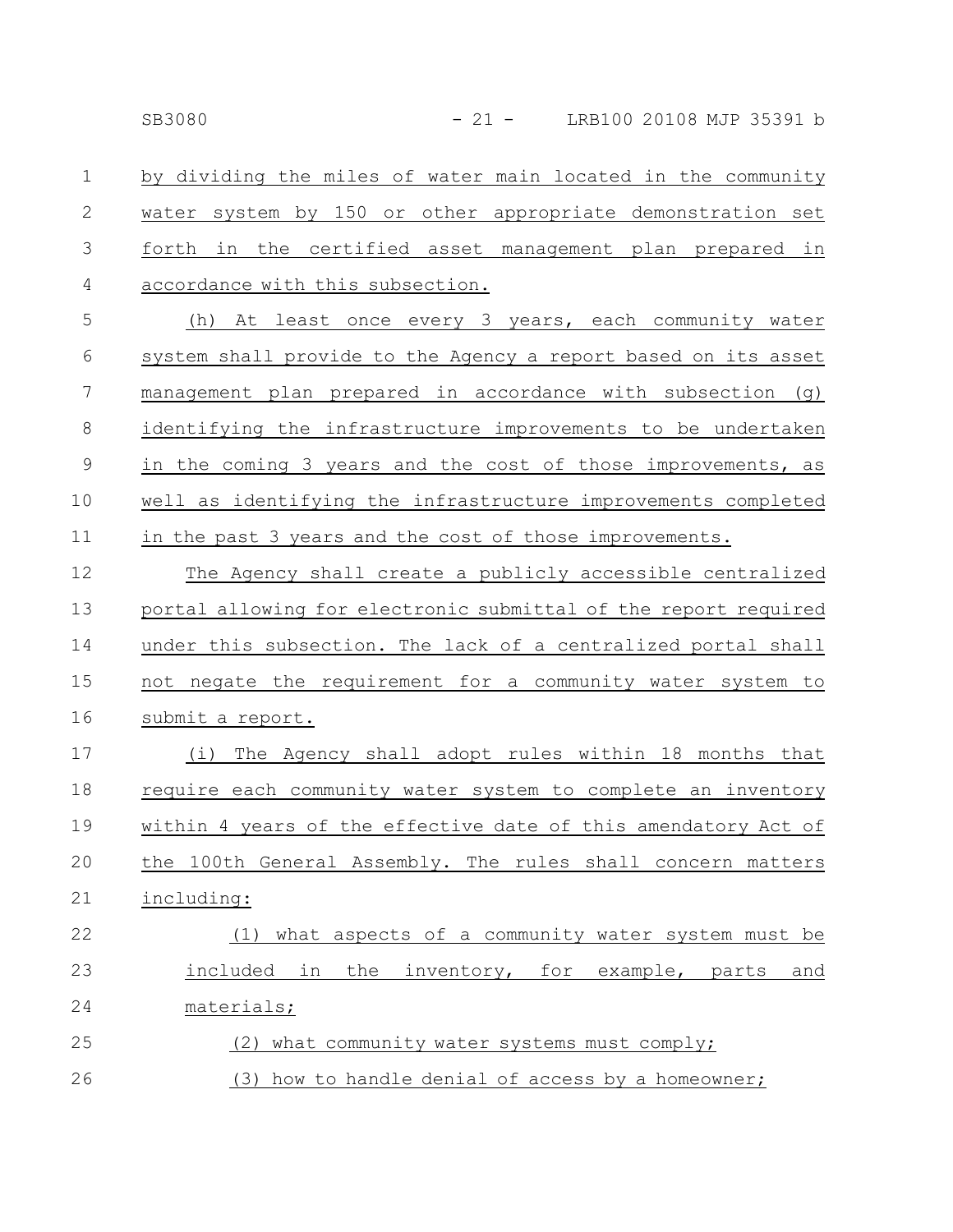## SB3080 - 22 - LRB100 20108 MJP 35391 b

| $\mathbf 1$    | (4) lead notification provided to a homeowner once lead                |
|----------------|------------------------------------------------------------------------|
| $\overline{2}$ | is identified and how to handle when a community water                 |
| 3              | system can not tell what a material is;                                |
| 4              | (5) inclusion of inventory information in a consumer                   |
| 5              | confidence report; and                                                 |
| 6              | (6) that the information must be available online and,                 |
| 7              | where feasible, in the form of an address-searchable map.              |
| 8              | Within 12 months of the effective date of this<br>$(\dagger)$          |
| $\mathsf 9$    | amendatory Act of the 100th General Assembly, the Department of        |
| 10             | Public Health shall adopt rules for lead replacement that              |
| 11             | require an expedited timeline for high risk facilities and             |
| 12             | communities. Factors that the Department shall consider in             |
| 13             | determining high risk prioritization shall include public              |
| 14             | school water lead testing data, recent blood lead level                |
| 15             | community testing, and the median age of homes and buildings           |
| 16             | within a designated area.                                              |
| 17             | Facilities that may be included in high risk prioritization            |
| 18             | include public and private schools or school board facilities,         |
| 19             | public and private hospitals and medical clinics, community            |
| 20             | facilities,<br>child<br>centers,<br>adult<br>foster<br>daycare<br>care |
| 21             | health facilities,<br>facilities,<br>mental<br>human<br>services       |
| 22             | facilities, transitional housing facilities, and churches.             |
| 23             | (Source: P.A. 99-922, eff. 1-17-17.)                                   |
|                |                                                                        |
| 24             | (415 ILCS 5/17.12 new)                                                 |

Sec. 17.12. Statewide Advisory Council on Lead in Drinking 25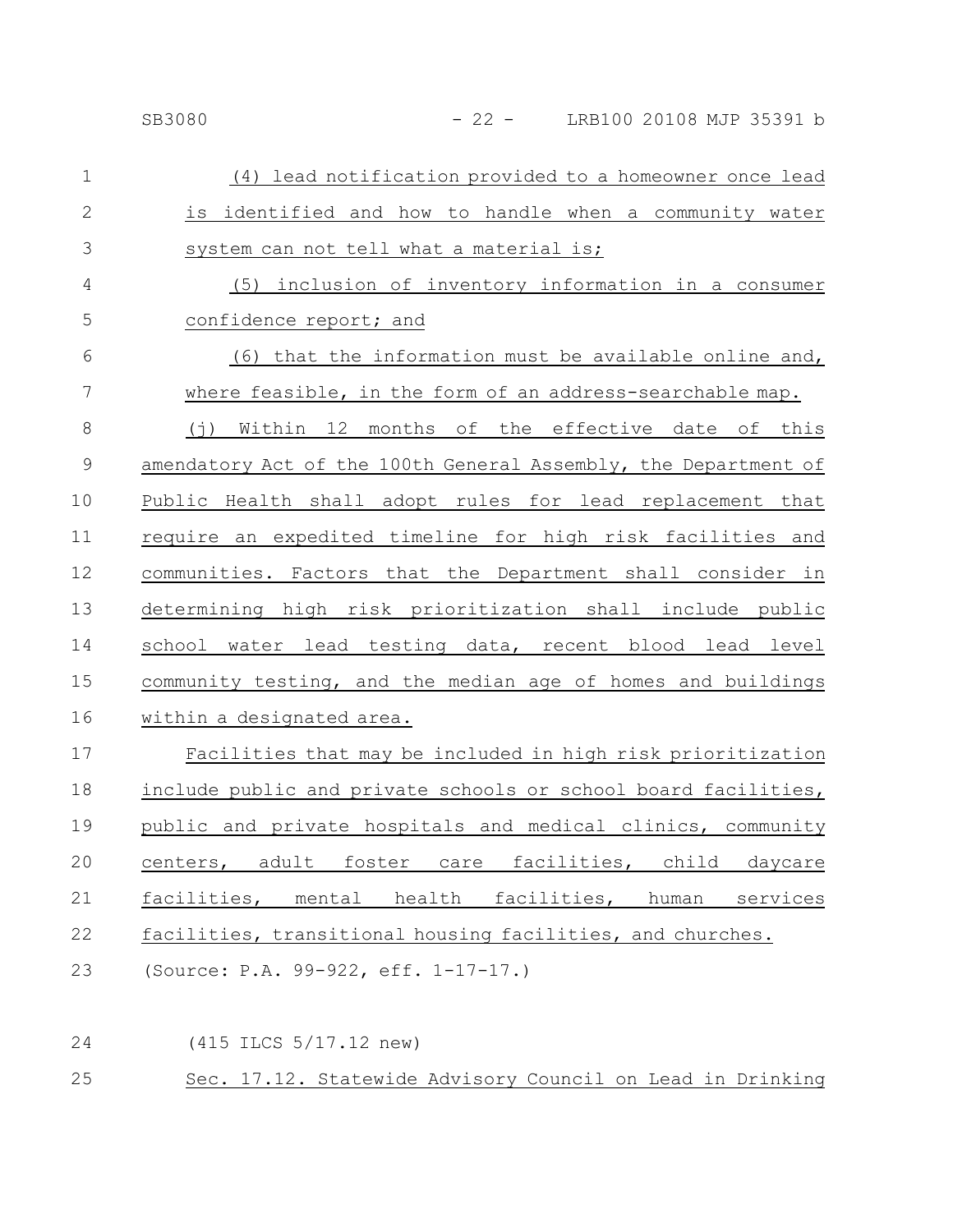| $\mathbf 1$    | Water.                                                          |
|----------------|-----------------------------------------------------------------|
| $\overline{2}$ | (a) As used in this Section, "Statewide Council" means the      |
| 3              | Statewide Advisory Council on Lead in Drinking Water.           |
| 4              | The Statewide Advisory Council on Lead in Drinking<br>(b)       |
| 5              | Water is created. The Statewide Council shall do the following: |
| 6              | develop plans for continuing public awareness<br>(1)            |
| 7              | about lead in drinking water;                                   |
| 8              | in consultation with the Agency and the United<br>(2)           |
| 9              | States Department of Health and Human Services, generate        |
| 10             | public awareness campaign materials about lead to be            |
| 11             | distributed by community water supplies in multiple             |
| 12             | languages;                                                      |
| 13             | (3) assist in promoting the transparency of data and            |
| 14             | documents related to lead in drinking water within the          |
| 15             | State;                                                          |
| 16             | advise and consult with water system advisory<br>(4)            |
| 17             | councils established under subsection<br>(d)<br>the<br>on       |
| 18             | development of appropriate plans for remediation and            |
| 19             | public education to be implemented if the lead action level     |
| 20             | is exceeded;                                                    |
| 21             | provide advice, direction, and assistance<br>(5)<br>to          |
| 22             | individual public water supplies and the water system           |
| 23             | advisory councils; and                                          |
| 24             | (6) provide information on best practices to encourage          |
| 25             | diversity in hiring.                                            |
| 26             | The membership of the Statewide Council shall consist<br>(C)    |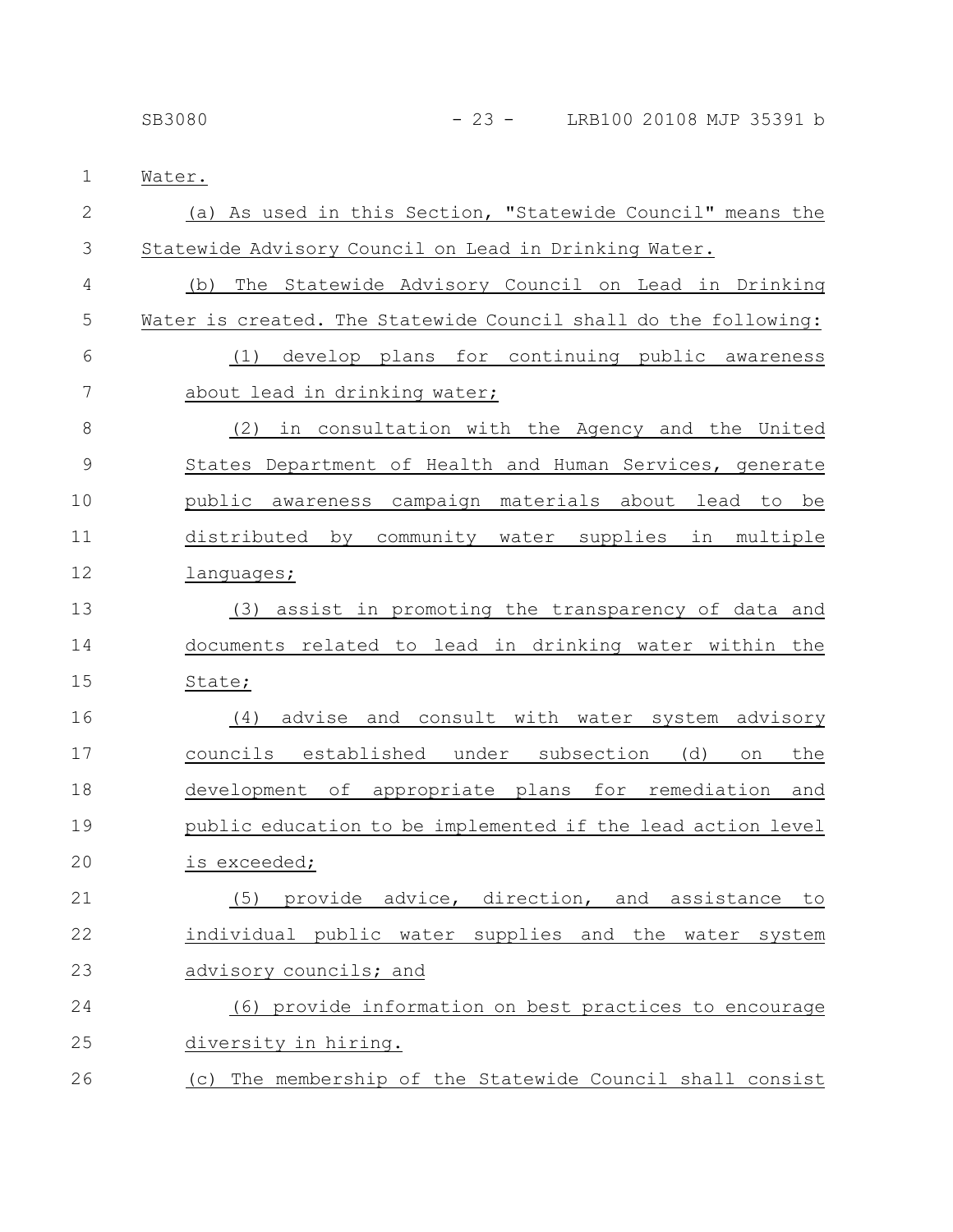| 1             | of:                                                             |
|---------------|-----------------------------------------------------------------|
| 2             | one community water supply representative;<br>(1)               |
| 3             | (2)<br>one non-community water supply representative;           |
| 4             | (3)<br>one representative of a local government;                |
| 5             | (4)<br>one medical professional;                                |
| 6             | (5) one professor of public health at a university in           |
| 7             | the State;                                                      |
| 8             | one representative of an environmental or public<br>(6)         |
| $\mathcal{G}$ | health advocacy group;                                          |
| 10            | one public health educator;<br>(7)                              |
| 11            | residents of communities significantly<br>(8)<br>two            |
| 12            | impacted by lead exposure generally; and                        |
| 13            | (9) two members of the general public.                          |
| 14            | The Governor shall appoint the members of the Statewide         |
| 15            | Council. To<br>be eligible for appointment to the Statewide     |
| 16            | Council, an individual shall have a demonstrated interest in or |
| 17            | knowledge of lead in drinking water and its effects, as well as |
| 18            | a demonstrated record of, or commitment to, working to protect  |
| 19            | the public from lead in water. Members of the Statewide Council |
| 20            | shall serve without compensation.                               |
| 21            | The members first appointed to the Statewide Council shall      |
| 22            | be appointed within 90 days after the effective date of this    |
| 23            | amendatory Act of the 100th General Assembly. Members of the    |
| 24            | Statewide Council shall serve for terms of 3 years or until a   |
| 25            | successor is appointed, whichever is later, except certain      |
| 26            | initial members may be appointed for shorter terms to achieve a |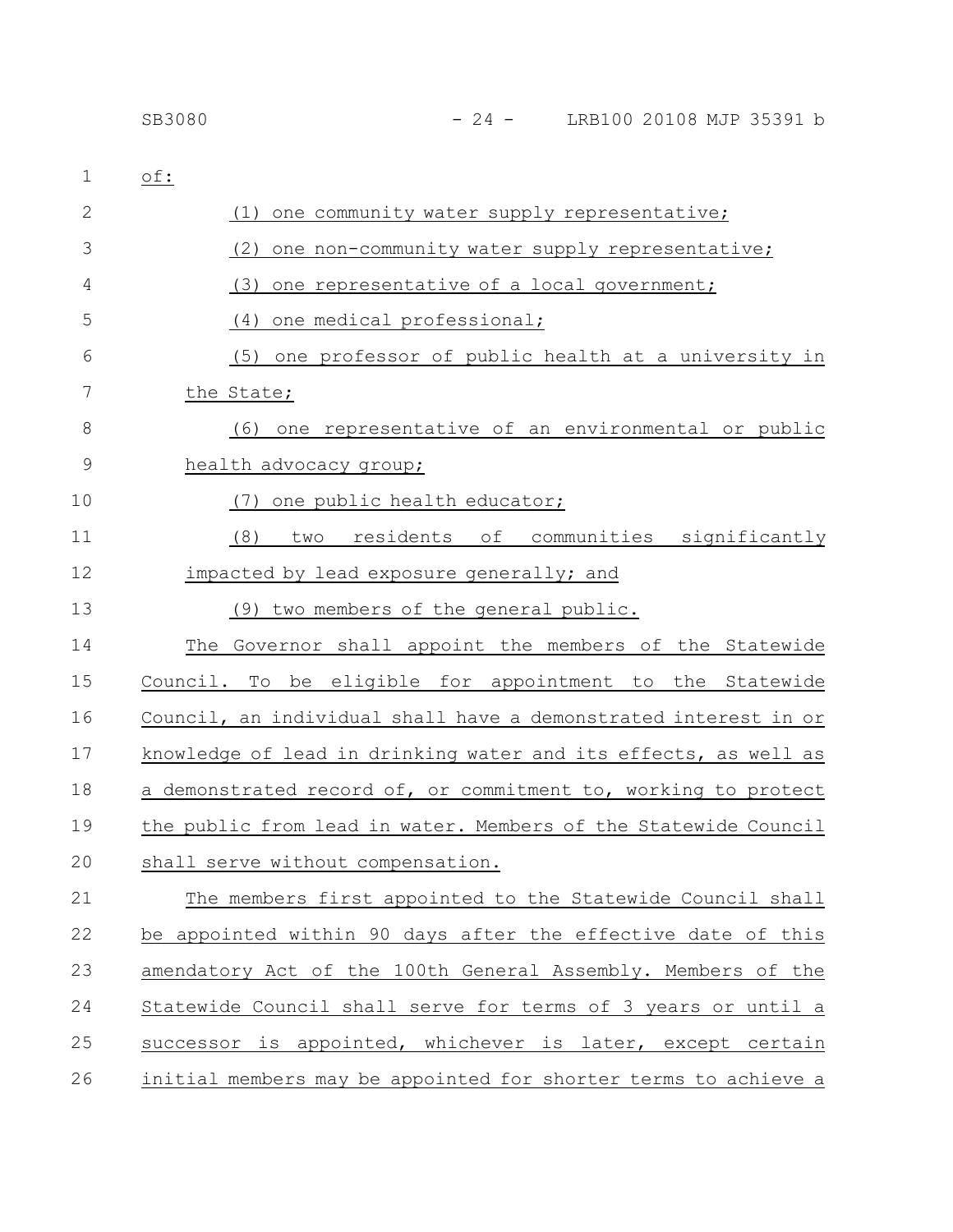staggering of terms. If a vacancy occurs on the Statewide Council, an appointment for the unexpired term shall be made in the same manner as the original appointment. A member of the Statewide Council may be removed for incompetence, dereliction of duty, malfeasance, misfeasance, or nonfeasance in office, or any other good cause. 1 2 3 4 5 6

At the first meeting of the Statewide Council, the Statewide Council shall elect from its members a chairperson and other officers as it considers necessary or appropriate. After the first meeting, the council shall meet at least quarterly. A majority of the members of the Statewide Council constitute a quorum for the transaction business at a meeting of the Statewide Council. A majority of the members present and serving are required for official action of the Statewide Council. 7 8 9 10 11 12 13 14 15

#### The Agency shall provide administrative and other support to the Statewide Council. 16 17

| 18 | (d) Each community water supply that serves a population of     |
|----|-----------------------------------------------------------------|
| 19 | 50,000 or more shall create a water system advisory council. A  |
| 20 | water system advisory council shall consist of at least 5       |
| 21 | members, appointed by the community water supply. To be         |
| 22 | eligible for appointment to the water system advisory council,  |
| 23 | an individual shall have a demonstrated interest in or          |
| 24 | knowledge about lead in drinking water and its effects, as well |
| 25 | as a demonstrated record of, or commitment to, working to       |
| 26 | protect the public from lead in water or be an individual who   |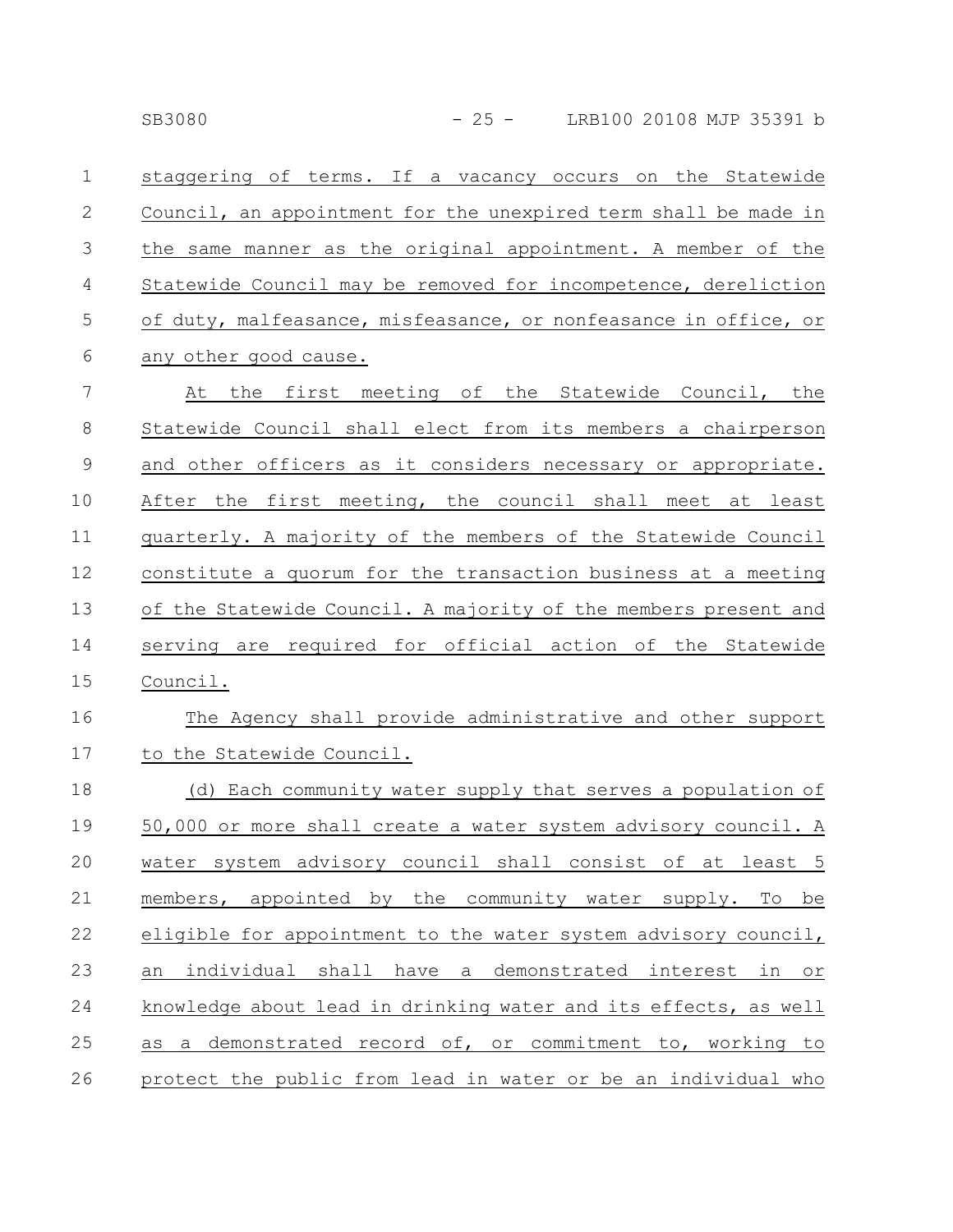has been significantly impacted by lead exposure. The members first appointed to a water system advisory council shall be appointed within 180 days after the effective date of this amendatory Act of the 100th General Assembly. Members of a water system advisory council shall serve without compensation. 1 2 3 4 5 6

The business that the water system advisory council may perform shall be conducted at a public meeting of the water system advisory council and held in compliance with the Open Meetings Act. The first meeting of a water system advisory council shall be called by the community water supply. At the first meeting, the water system advisory council shall elect from its members a chairperson and other officers as it consider necessary or appropriate. After the first meeting, the water system advisory council shall meet at least annually. 7 8 9 10 11 12 13 14 15

A writing prepared, owned, used, in the possession of, or retained by the water system advisory council in the performance of an official function is subject to the Freedom of Information Act. 16 17 18 19

A water system advisory council shall do the following: (1) Develop plans for continuing public awareness about lead in drinking water, even when the action level is not exceeded. 20 21 22 23

(2) Review public awareness campaign materials provided by the Statewide Council to ensure the needs and interests of the community, considering the economic and 24 25 26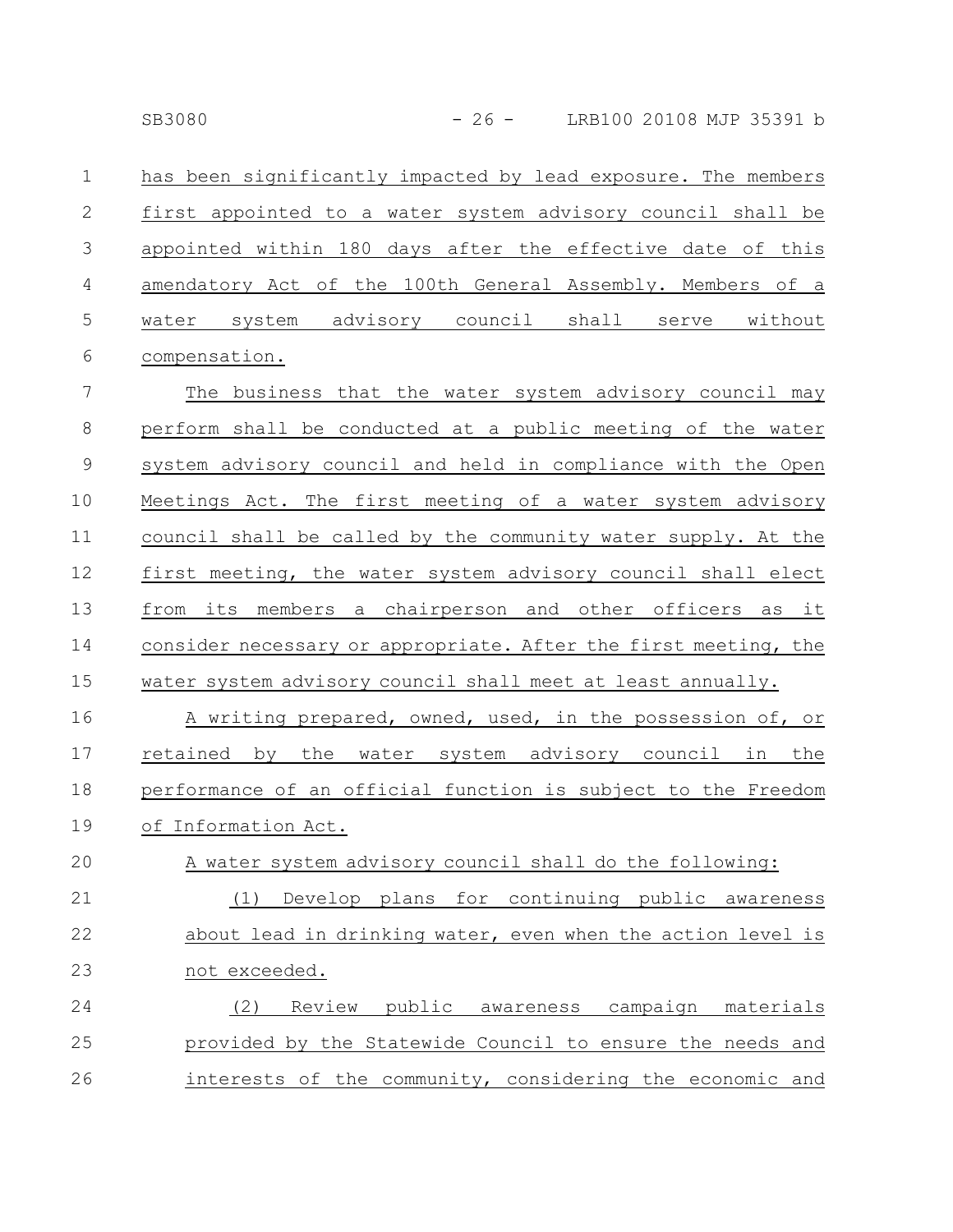| $\mathbf 1$ | cultural diversity of its residents, are addressed.         |
|-------------|-------------------------------------------------------------|
| 2           | (3) Advise and consult with the community water supply      |
| 3           | on the development of appropriate plans for remediation and |
| 4           | public education to be implemented if a lead action level   |
| 5           | is exceeded.                                                |
| 6           | (4) Assist in promoting transparency of all data and        |
| 7           | documents related to lead in drinking water within the      |
| 8           | community water supply's service area.                      |
| 9           | (5) Collaborate with local community groups to ensure       |
| 10          | that residents have the opportunity to be involved in       |
| 11          | efforts to educate the community about lead in drinking     |
| 12          | water.                                                      |
| 13          | A water system advisory council may independently seek      |
| 14          | advice, direction, and assistance from the Agency or<br>the |
| 15          | Statewide Council.                                          |
|             |                                                             |